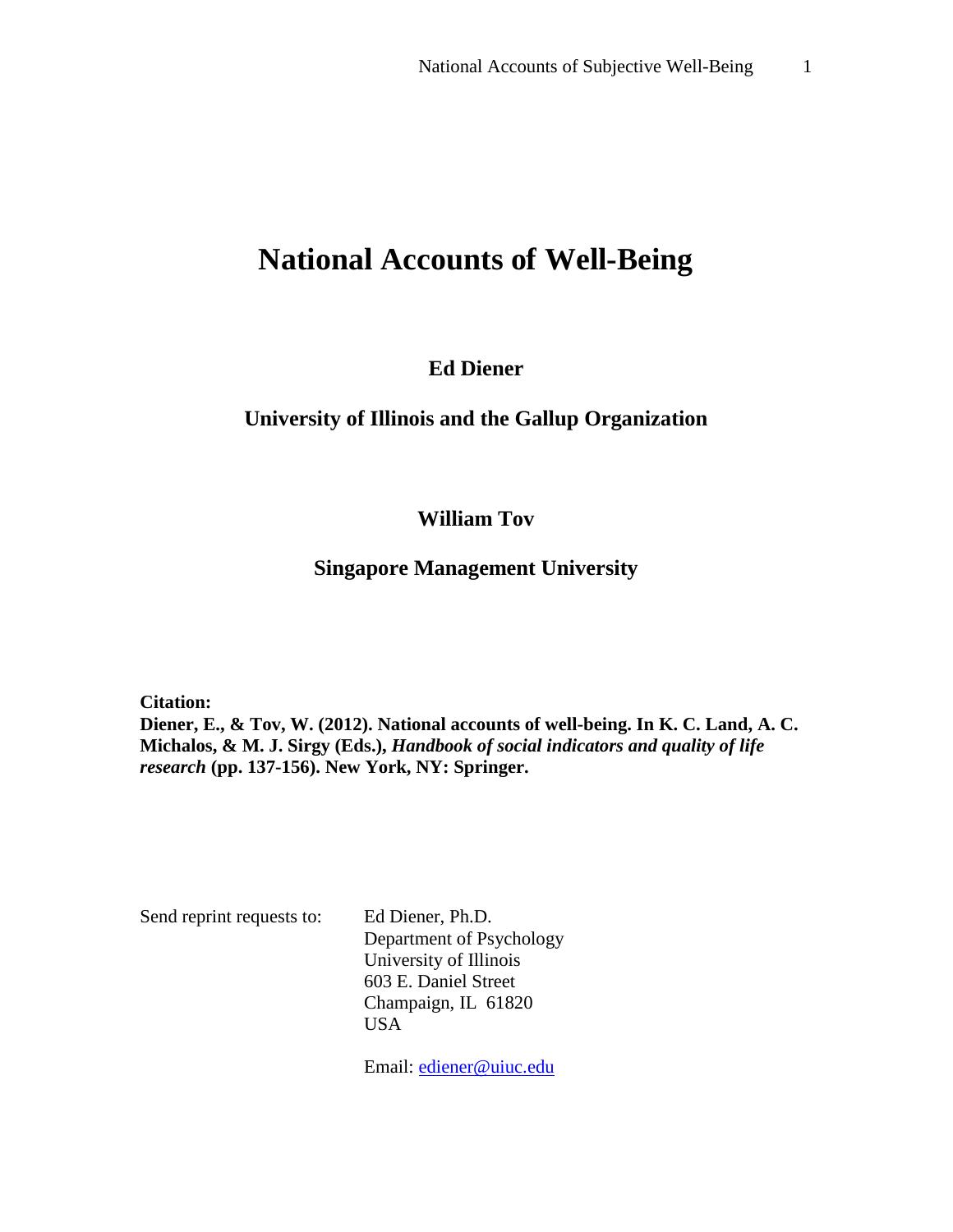## **ABSTRACT**

National accounts of subjective well-being should be used to assess the various facets of citizen's well-being such as life satisfaction, trust in others, positive emotions, meaning and purpose in life, and engagement and interest. Although economic indicators have reigned within policy debates, the purpose of the economic indicators is ultimately to enhance "happiness"—subjective well-being. National measures of well-being that are collected systematically at periodic intervals will not only help focus attention on wellbeing as a major goal of societies, but can give information to leaders about policy alternatives, and thus inform policy debates in a way that complements economic analyses. Although global well-being measures such as life satisfaction are useful, measures that are focused on certain target populations, on current policy questions, and on specific activities and life domains often will be most informative for policy debates. Various concerns about national accounts of well-being are addressed.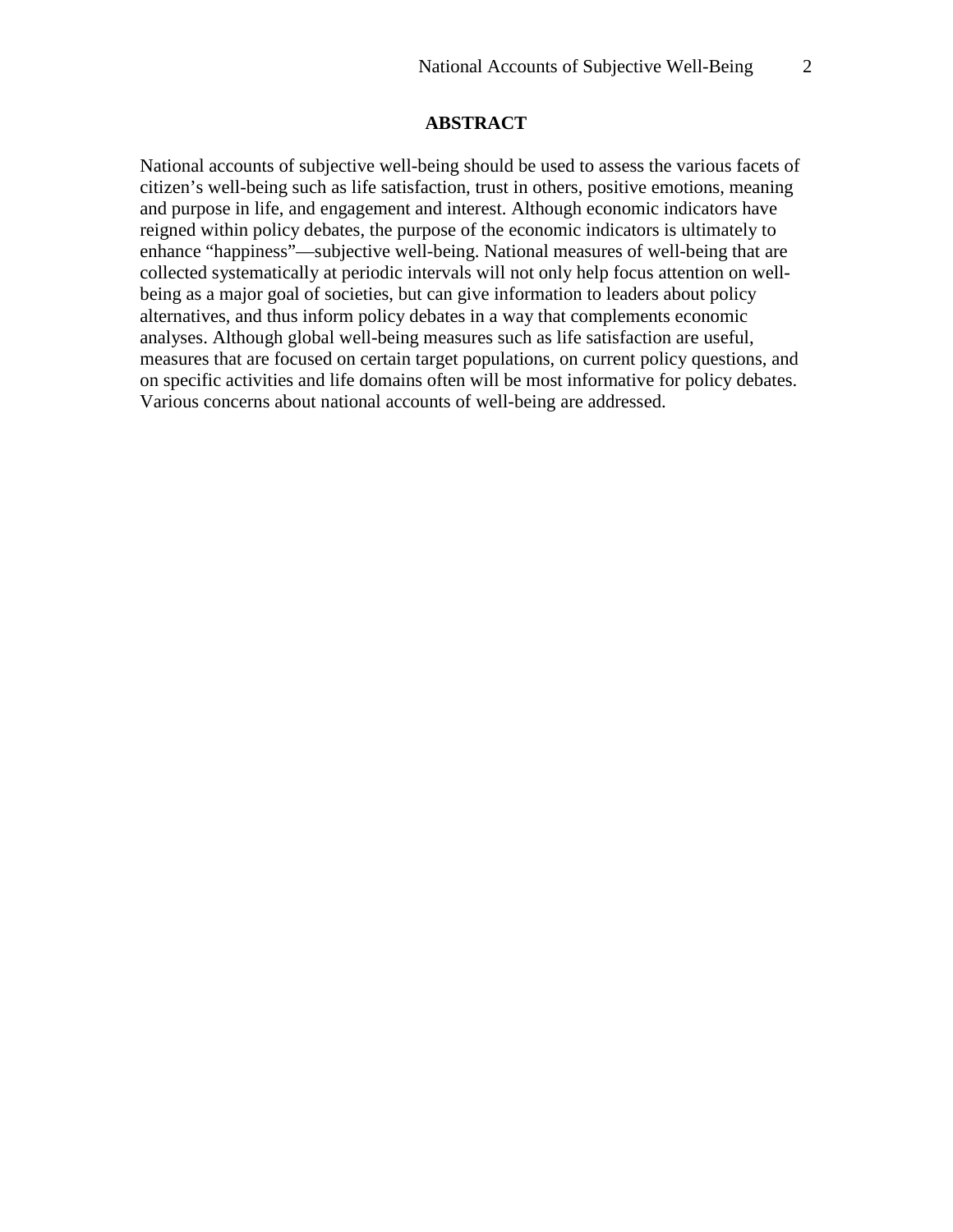#### **NATIONAL WELL-BEING ACCOUNTS**

Over the past decades there have been periodic national and international surveys of subjective well-being, including assessments of life satisfaction, but these measures have not been used systematically by policy makers. In a 2004 article in *Psychological Science in the Public Interest*, Diener and Seligman argued that nations should establish regular assessments of well-being to complement the economic indicators (e.g., GDP, savings rates, consumer confidence) and objective social indicators (e.g., crime rates, longevity, rates of infant mortality). They recommended that policy makers be informed by national measures of well-being because economic and objective social indicators can omit much of what is important, and can even mislead us about much of what we value. The authors further noted that there has been a serious disconnect over the years between the increase in economic variables such as per capita income, and the lack of growth in life satisfaction, as well as increasing rates of depression. As nations grow wealthy, differences in well-being are less frequently due to differences in income, and more frequently due to other factors such as social relationships, enjoyment at work, feelings of security and belonging, the lack of serious stressors, and possessing meaningful longterm values and goals. Monitoring well-being at a national level will alert the citizenry to important information beyond economic growth that should help guide policy.

Subjective well-being is known colloquially as "happiness" and refers to the various ways in which people evaluate their lives positively. In the emotional realm, it involves positive feelings and experiences in relation to what is happening, and few negative or unpleasant experiences. In terms of conscious thought, it involves judging life to be satisfying and fulfilling. Because subjective well-being is a state in which a person feels and believes that life is going well, it reflects the many different values that are strived for by the individual. Unlike economic indicators, which locate a person's wellbeing primarily in the material realm of marketplace production and consumption, wellbeing indicators assess the full range of inputs to the quality of life, from social relationships to spirituality and meaning, from material consumption to feelings of relaxation and security.

The goals of national accounts of well-being would be to inform policy makers about groups and situations where misery should be alleviated, to educate the citizenry about factors that will enhance their well-being, and to place well-being in the spotlight so that economic impact is not the only consideration when governmental policies are debated. Business and other organizations, as well as individuals and governments, could use the information provided by indicators of well-being. Because well-being indicators can include both broad evaluations such as life satisfaction, and judgments of narrower experiences such as feelings of enjoyment at work, the indicators can give a broad assessment of how the lives of target groups are doing, as well as specific information about domains where quality of life could be improved. In both cases well-being indicators reflect how positively or negatively people are experiencing their lives, and such experiences reflect a core aspect of quality of life that should be of utmost concern to policy makers.

#### Historical context

In the early phases of the industrial revolution, when meeting the basic needs of the citizenry for food and shelter were of paramount concern, economics was of primary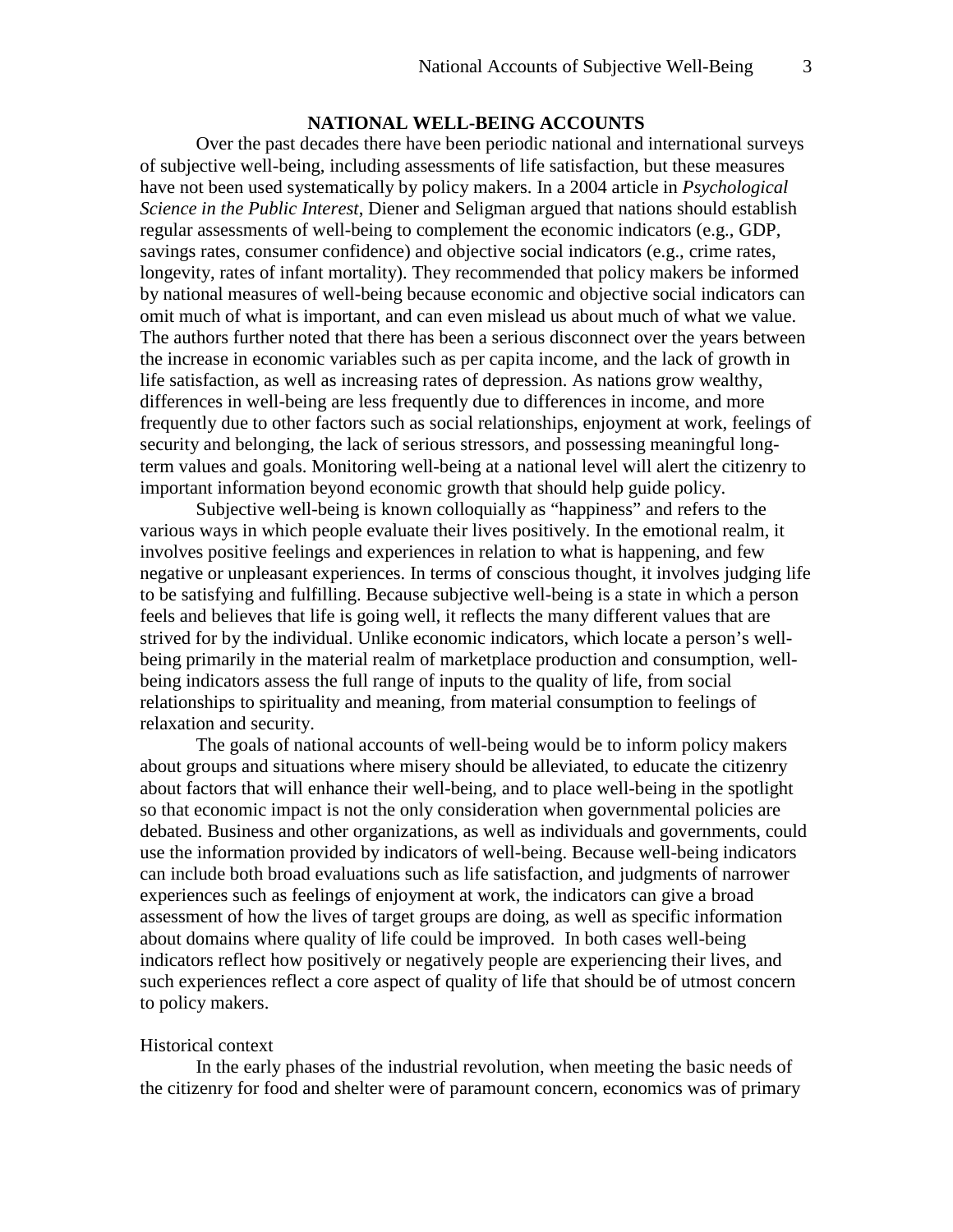importance and helped to dramatically increase the quality of life. However, economic indicators by themselves do not provide a complete assessment of whether nations are flourishing. Industrially developed societies now have the means to fulfill the basic needs of their citizens, and a continuing emphasis primarily on economic growth might lead to ever-greater material consumption and production, but little increase in well-being. Beyond money, people seek happiness, meaning, engagement, and satisfaction, and these are influenced by many other factors besides material wealth. In order to build societies in which well-being is widespread, we must measure it directly rather than relying solely on economic indicators as a major proxy.

Before his assassination, Robert F. Kennedy eloquently stated the premise underlying national indicators of well-being:

Too much and too long, we seem to have surrendered community excellence and community values in the mere accumulation of material things....The Gross National Product includes air pollution and advertising for cigarettes, and ambulances to clear our highways of carnage. It counts special locks for our doors, and jails for the people who break them. The GNP includes the destruction of the redwoods and the death of Lake Superior. It grows with the production of napalm and missiles and nuclear warheads.

And if GNP includes all this, there is much that it does not comprehend. It does not allow for the health of our families, the quality of their education, or the joy of their play. It is indifferent to the decency of our factories and the safety of our streets alike. It does not include the beauty of our poetry or the strength of our marriages, or the intelligence of our public debate or the integrity of our public officials.

GNP measures neither our wit nor our courage, neither our wisdom nor our learning, neither our compassion nor our devotion to our country. It measures everything, in short, except that which makes life worthwhile.<sup>[1](#page-3-0)</sup>

The indicators of well-being advocated in this chapter are able to reflect the full range of things that make life worthwhile—from the integrity and security of our neighborhoods to the compassion and wisdom of our citizens. A severe limitation of economic measures is that they emphasize what is traded in recordable market activities, overlooking crucial aspects of the quality of life such as social relationships, religion, and moral values. Because the broad spectrum of well-being measures includes our emotional reactions as well as our satisfaction with diverse areas of life, they can more fully assess the range of factors influencing our quality of life, aside from economic production and consumption.

In the following chapter, we elaborate on the concept of subjective well-being, and discuss why it will capture those aspects of life so beautifully articulated by Kennedy. We will describe various conceptions of the good life, and discuss whether subjective well-being is truly desirable. Next we discuss the various components of subjective well-being, and how each is measured. We also assess the validity of selfreports of well-being. We then describe the relevance of well-being to governmental policy making. Finally, we consider various concerns about national accounts of well-

<span id="page-3-0"></span> $1$  Robert F. Kennedy. Address to an election rally at the University of Kansas, on March 18, 1967.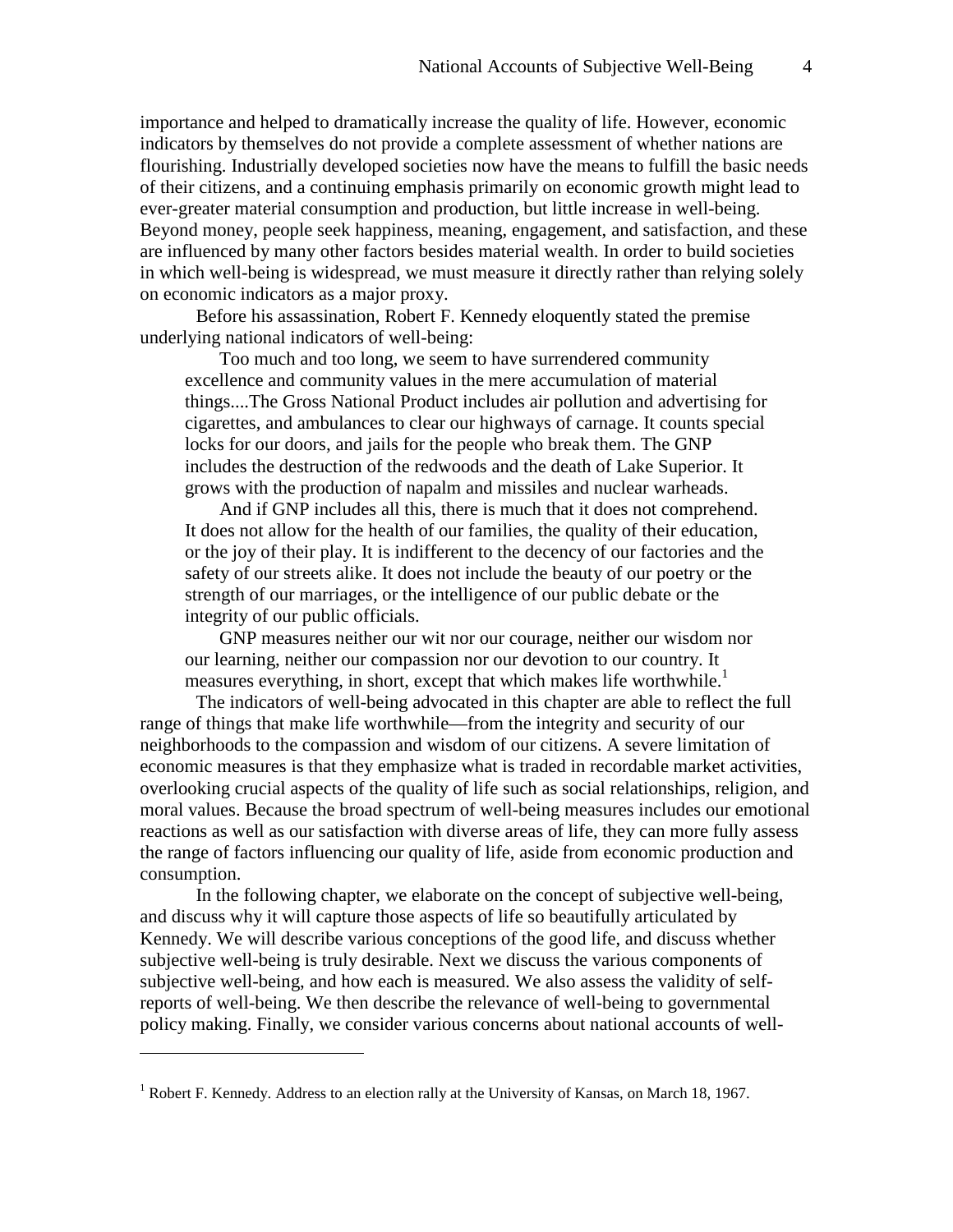being. We argue that although well-being measures are not perfect, they have sufficient validity to warrant their use by policy leaders.

#### **CONCEPTIONS OF WELL-BEING**

Since time immemorial, philosophers, religious leaders, and ordinary people have pondered what makes a good life. In the Confucian ideal, a person's responsibilities to others and society figure prominently in defining the good life. In the view of Aristotle, happiness (called *Eudaimonia*) consisted of virtuous actions that fulfill the full spectrum of human potential. The idea of subjective well-being has some roots in Greek hedonism. Although some early hedonists were concerned with the immediate pursuit of bodily pleasures, later refinements of hedonism emphasized the inclusion of mental and spiritual pleasures, and the careful selection of pleasures, so as to enhance long-term well-being. The Utilitarian philosophers followed in this tradition, and defined the good society as one that provided the most happiness for the most people.

Modern conceptions of well-being include elements from each of the traditions above. As noted earlier, subjective well-being encompasses a range of indications that one's life is going well. Although pleasure is included as one aspect of subjective wellbeing, the concept is much broader in that it includes purpose, meaning, and feelings of fulfillment. Furthermore, it is recognized that long-lasting pleasant feelings usually emerge from making progress toward important goals and values. Thus, subjective wellbeing is not mere hedonism: people do not merely want to feel happy, they want to feel positively because they are achieving the things they believe are valuable and worthwhile. True subjective well-being then, not only consists of pleasant emotional feelings, but also the judgment that one's life is worthwhile and that the pleasant feelings are due to living a life that one believes is good. In addition, healthy social relationships in which one is both supported by and supportive of others, as advocated by Confucius, are seen as important causes of well-being. Thus, subjective well-being is a concept that includes all the various ways that a person evaluates his or her life in a positive manner.

#### **DESIRABILITY OF SUBJECTIVE WELL-BEING**

If policy makers are to give serious consideration to well-being indicators, an important question is whether subjective feelings and thoughts of well-being are indeed desirable. People do value states such as happiness. Across the world, college students believe that happiness is one of the most important values (Diener, 2000). People are often motivated to select activities that produce pleasant feelings, and avoid unpleasant experiences unless there are compelling reasons to undergo them. Although philosophers differ on what they consider to be the "good life," it is widely assumed that it must contain some form of subjective well-being in which the person evaluates his or her *own* life in a positive way. After all, a virtuous or otherwise good life is not complete if the person feels miserable, or even only neutral. Without positive experiences and thoughts about our lives, we would be but robots or computers.

Besides feeling good, it turns out that happiness has other benefits, while chronic unhappiness can be detrimental. In terms of health, negative emotions such as stress, frustration, chronic anxiety, and anger can lower our immune strength, contribute to cardiovascular disease, and foster other health problems. It appears that both morbidity and mortality are related to the frequent and prolonged experience of unpleasant emotions. Although brief experiences of unpleasant emotions can be natural and adaptive in certain situations, the long-term experience of negative emotions seems to take a toll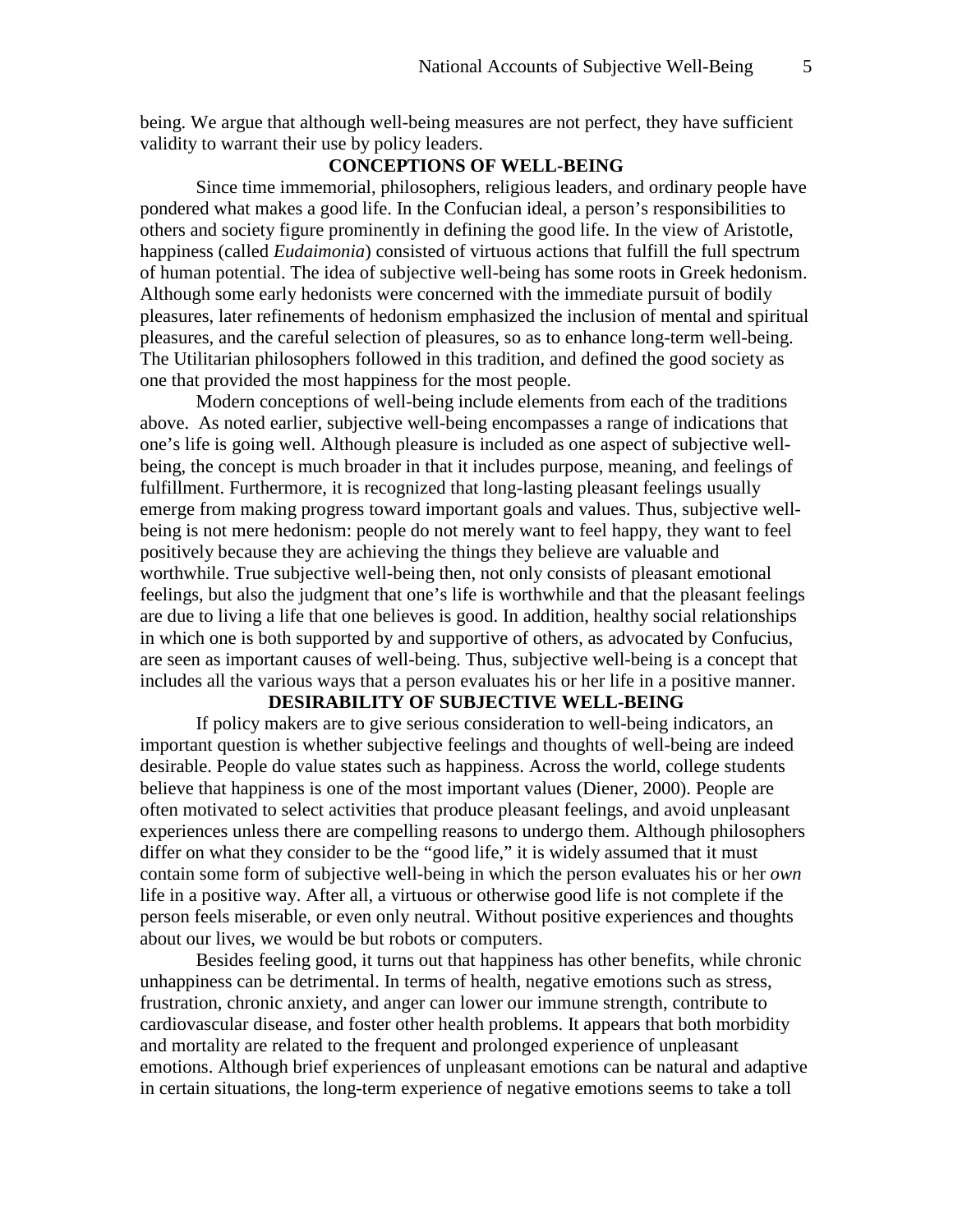on physical health and can also contribute to mental health problems. More serious forms of unhappiness such as depression can substantially raise the risk of health problems such as the recurrence of a heart attack.

The effects of pleasant emotions on health are at this time more uncertain than the effects of unpleasant emotions, although there are some data suggesting that pleasant emotions can foster health and longevity. Outside of the realm of physical health, there is accumulating evidence that positive emotions have adaptive value, and that people who chronically experience frequent pleasant affect tend to have beneficial outcomes in several areas of life. Such "happy" individuals not only are more likely to be successful in their own lives, but they are also more likely than unhappy people to act in ways that benefit their communities and societies. For instance, happy people are more likely to get married, to remain married, and to be happily married—factors which contribute to a stable society.

People who tend to chronically experience positive emotions are more likely to earn higher salaries, to receive higher supervisor ratings at work, and are better organizational citizens (for instance, helping others at work). They are more likely to trust others in their communities and be involved in volunteer work. People who are happy are more likely to be sociable and amiable, and to like and be liked by others more than people who are unhappy. Furthermore, happy people are more likely to have selfconfidence and be leaders. Finally, there is some evidence that the subjective well-being of citizens may facilitate support for democratic governance (Inglehart & Klingemann, 2000; Tov & Diener, 2008). Thus, happiness is not just a private affair that feels good to the individual; it is in the best interest of societies that citizens be happy.

Thus, happiness not only feels good but also fosters effective functioning. However, this does not mean that people should be elated all of the time. Most happy people are rarely elated or intensely happy; milder levels of pleasant moods are the norm, with intense pleasant emotions being a rarity. Furthermore, happy people do experience unpleasant emotions—they get sad, angry, and fearful on the appropriate occasions, and these emotions can facilitate adaptive functioning. Nevertheless, the desirable society is one in which situations evoking negative emotions are infrequent. It is becoming increasingly clear that the good society is not only one that allows individuals to pursue happiness, but one that arranges many conditions that are conducive to happiness, such as providing the strong health, transportation, and governance structures that sustain the stability and quality of life.

It has been objected that governments should not intervene in the happiness of individuals because subjective well-being is a private affair, and governments should not interfere with the lives of its citizens. This overlooks the fact that governments already intervene in numerous ways in everyday life. Economic affairs that might be seen as private matters are partly shaped by governmental policies concerning taxation, tariffs, interest rates, minimum wage laws, and limits on work hours. The intended use of wellbeing indicators is not to invite greater intrusion upon individual lives, but to provide information that makes governmental intervention beneficial. Furthermore, some of the greatest successes of governments have been in areas—such as public health—which were once seen as private affairs. Governments cannot make citizens happy; individuals must do this for themselves. But governments can in many ways provide the circumstances that allow this to occur. In addition, evidence of the social benefits of well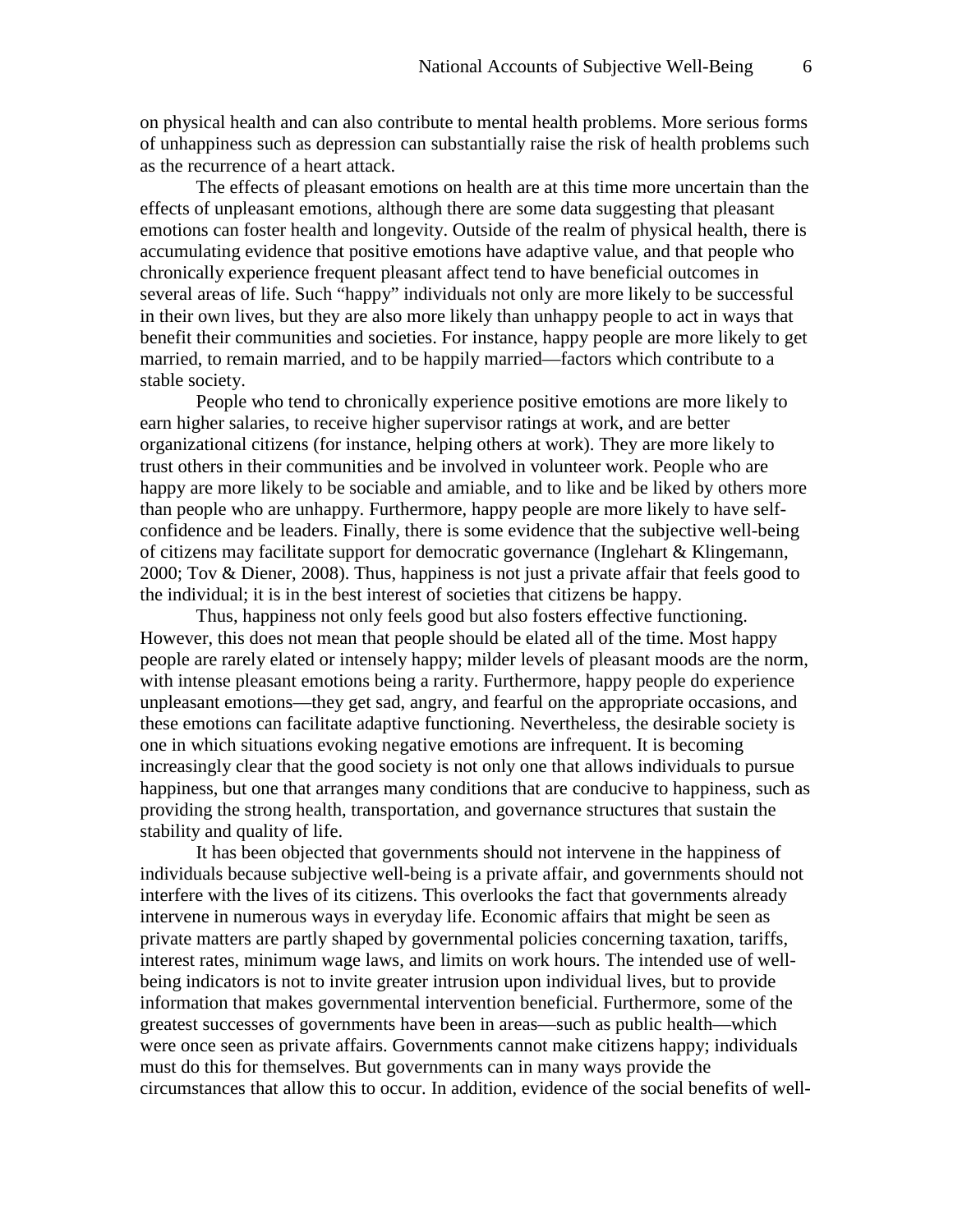being has mounted to the point that one can question whether happiness is only an individual concern. Governments are unlikely to create policies that directly produce cheer and joviality, but they can take steps to insure that citizens are generally pleased with their lives and that existing conditions facilitate a preponderance of pleasant emotions as people work, love, and play.

Another objection to making well-being a policy concern stems from the perception of happiness as a hedonistic state of pleasure that should not be the goal of individuals with serious values and goals. Some think of pleasant emotions in purely hedonistic terms, but we reiterate that people feel positive emotions when they are achieving their goals and values, and not simply "having fun" or experiencing physical pleasure. That is, feeling contented, joyful, satisfied, and pleased result from doing things we value, and do not arise *solely* from involvement in entertaining activities. Thus, longterm levels of pleasant emotions reflect something deeper than pure hedonism—that people are making progress toward things they value. Loving and caring for others, trusting and wanting to help others, engagement in interesting work, and joy over a job well-done are all positive emotions that result from people's deeply-held values.

In conclusion, people around the globe believe that happiness is important. It is not the only thing that is important—people have other values as well. But happiness can reflect progress toward those values. Furthermore, people who are frequently in pleasant states and are satisfied with their lives tend to be more effective and successful, and act in ways that benefit society. Of course, happiness is not a sufficient guarantor of productive and caring citizens, but it is one very helpful, facilitative factor. Having discussed briefly the nature and implication of well-being, we turn next to the specific components of wellbeing. Understanding the multifaceted nature of well-being is critical if it is to be measured in ways that are useful to policy-making decisions.

## **COMPONENTS OF SUBJECTIVE WELL-BEING**

Although terms such as "subjective well-being" and "happiness" imply that it is a single entity, in actuality it is a broad concept that includes a number of diverse elements, which together form well-being. No single concept represents the full nature of wellbeing and the various types of well-being correlate only moderately with each other. Just as a person's financial well-being cannot be fully described by income and must also include savings, debt, cost of living, and so forth, a person's subjective well-being cannot be fully assessed by a single measure such as life satisfaction. Although something can be learned from such a measure, a complete rendering of subjective well-being requires the assessment of several different factors.

## **On-Line Versus Recall Measures**

People can evaluate life at the moment—how they feel right now—or they can reflect back over life, and report how they felt over some period of time such as the past year. This distinction turns out to be critical because the average of on-line momentary reports is not always identical to people's recall of their experience. Both types of measures can provide important insights into well-being. When people report their "online" momentary moods and emotions, fewer memory biases are present—individuals are simply reporting how they feel at the moment and therefore less information must be considered. When such reports are averaged over time, or across certain types of activities or situations, one can obtain important information about how a person is feeling in various situations on average. However, when people *recall* how they felt over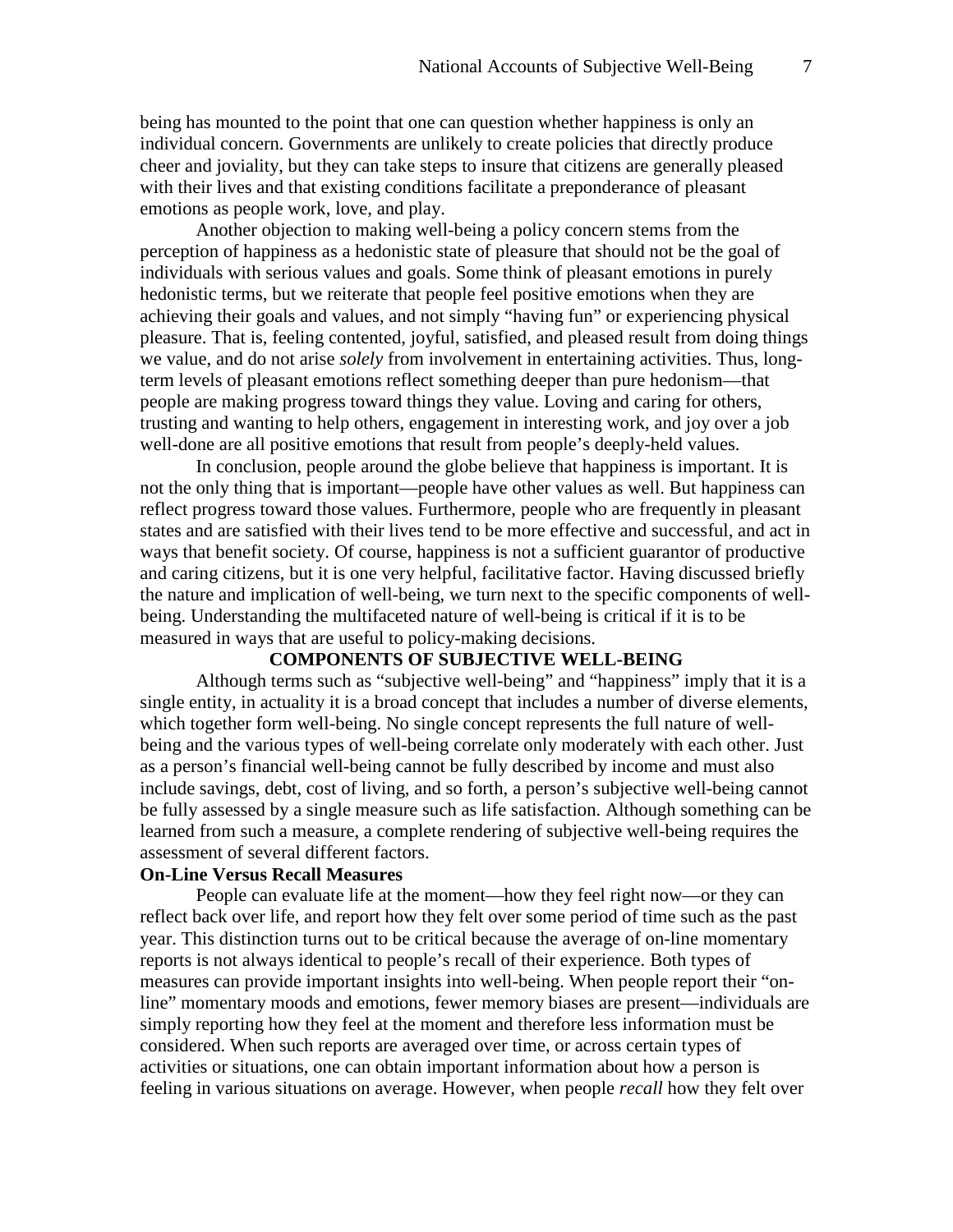time, there can be discrepancies from the on-line reports, owing to their individual selfconcepts, beliefs, and expectancies. For example, recalling how one felt during the past month could be influenced by one's mood at the moment or one's expectations about situations; individuals can also selectively forget certain experiences. Thus, recall measures are only modestly accurate at estimating people's ongoing experiences of wellbeing, and the two types of measures provide related but distinct information about wellbeing.

When do the two types of measures diverge? We know that certain cultural groups diverge more on recall measures than on on-line measures of well-being, suggesting that either memory or self-presentation may selectively alter the reports of some groups more than others. For example, although European Americans often report more happiness than Asian Americans and Japanese, this difference is larger in recall measures of the past week than in on-line measures taken on a daily basis (Oishi, 2002). When people evaluate past episodes such as a vacation, they may misremember their experiences in accordance with their *overall* impression of the event. There is also evidence that happier people may recall their moods as being more positive while unhappy people may recall their moods as being more negative than they were on-line. People may *remember* being happier with their partner than they report online when a relationship is going well, but not when the relationship is unrewarding.

In light of the discrepancy that can occur between on-line reports and recall measures, should we restrict ourselves to the on-line measures only? Not necessarily. As mentioned earlier, on-line and recall measures do correlate at moderate to strong levels, meaning that the recall measures can provide a quick approximation of people's experiences. Oftentimes a recall measure will provide the best prediction of future behavior because it partly reflects what people expect from themselves and their environment. However, on-line measures can more accurately depict people's true experiences in various activities, with less distortion from their expectations. Although on-line measures can be expensive if they are collected over a period of weeks, estimates of on-line moods and emotions can be made based on systematic recall of experiences during previous days. When on-line and recall measures converge, they offer stronger evidence for the conclusions to be drawn. When the two types of measures diverge, as they occasionally do, they can give insights into the variables that affect each score. A complete accounting of people's subjective well-being will include both on-line estimates and recall measures as each type of measure has its strengths.

#### **Broad Versus Narrow Measures**

Well-being measures can also focus on satisfaction with broad aspects of life (e.g., one's work or marriage) or narrower aspects of life (e.g., commuting to work, one's work supervisor, or one's home). Oftentimes, the narrow measures are less influenced by self-concept or personal expectations because they are more grounded in actual experiences with concrete aspects of life. Furthermore, the narrow measures can often point more clearly to policy interventions because of their specific focus, whereas the broad measures may be too vague to suggest particular policies that are likely to influence them with any certainty. Consequently, narrow measures might also be more appropriate for monitoring the impact of policy interventions. Thus, in designing national accounts of well-being, it will be useful to include or even focus on, specific aspects of life. Nevertheless, broad measures may still be useful in capturing a wide range of factors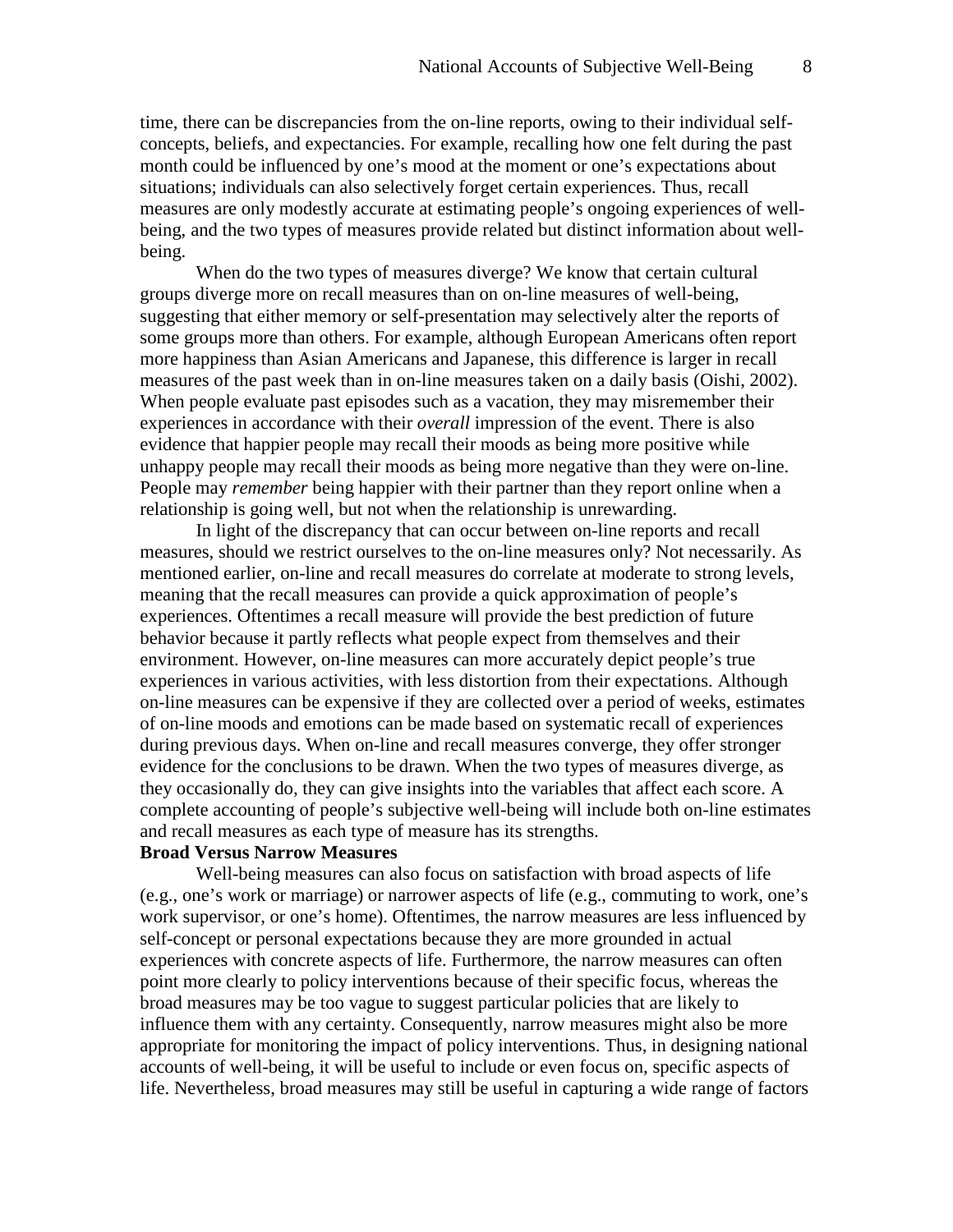(e.g., personality, values, etc.) that narrow measures do not assess due to their limited scope.

#### **Structure of Well-Being Concepts**

Additional aspects of well-being must also be distinguished. First, the pleasantness and unpleasantness of emotional experience (i.e., their valence) are not necessarily polar opposites—they represent distinct aspects of experience. The frequent experience of pleasant affect does correlate with the infrequent experience of unpleasant affect, but the two are only modestly inversely related. Thus, individuals might experience very little of either type, while others may frequently experience both. Moreover, a person who experiences a decrease in negative emotions will not invariably experience an increase in positive emotions—the two can occur somewhat independently. Second, the emotional aspects of well-being are distinguishable from the cognitive aspects. Cognitive judgments, such as life satisfaction or satisfaction with one's work, do not map perfectly onto a person's emotions—one can be relatively satisfied and yet not experience high levels of positive emotions. Thus, a complete assessment of subjective well-being requires more than a simple life satisfaction or happiness question; well-being is a multi-faceted phenomenon and requires multi-pronged assessment.

Combining the various aspects of well-being (e.g., temporality, broadness, valence, emotions, and cognition), both Dolan (Dolan & White, 2006) and Diener and his colleagues (Kim-Prieto, Diener, Tamir, Scollon, & Diener, 2005) have developed a temporal model of well-being, starting at external events and circumstances and moving through experience, to recall and global evaluations. This model is represented in Table 1 and provides one useful way of sampling the domain of well-being measures. In the upper regions of the table, positive and negative emotions are shown as they occur in a temporal sequence beginning with instigating events and proceeding to global judgments. Various positive and negative feelings can be assessed at different stages of the temporal sequence. After individuals experience an event, they can recall and evaluate it. Each of these different facets of well-being can be relevant to quality of life.

In the next region of the table below emotions, we show the various types of cognitive judgments that can be made about one's life—from life satisfaction to narrower judgments about specific domains such as work, health, and marriage. Finally, the table includes other types of well-being such as optimism and trust in others. These too are forms of well-being because they reflect evaluations of various aspects of a person's past, present, and future life. What the table clearly indicates is that a thorough assessment of well-being requires the measurement of many concepts, just as the assessment of health must include many different types of measures. A thermometer, X-ray, blood pressure cuff, and eye examination can all yield valuable information about health that is relatively independent of the other measures. However, just as a few measures can often give a reasonably good estimate of a person's health, a few measures of subjective well-being can often yield summary scores that reveal much about how individuals feel about their lives. Thus, certain summary measures can be quite useful, but more specific measures are needed for a full assessment of well-being.

Although national surveys tend to emphasize broad, general questions, the model in Table 1 helps us evaluate well-being concepts at each of the temporal stages in terms of their relevance to policy questions. Although trait-like "in general" evaluations tend to dominate measures of well-being, on-line measures and perceptions of domains will often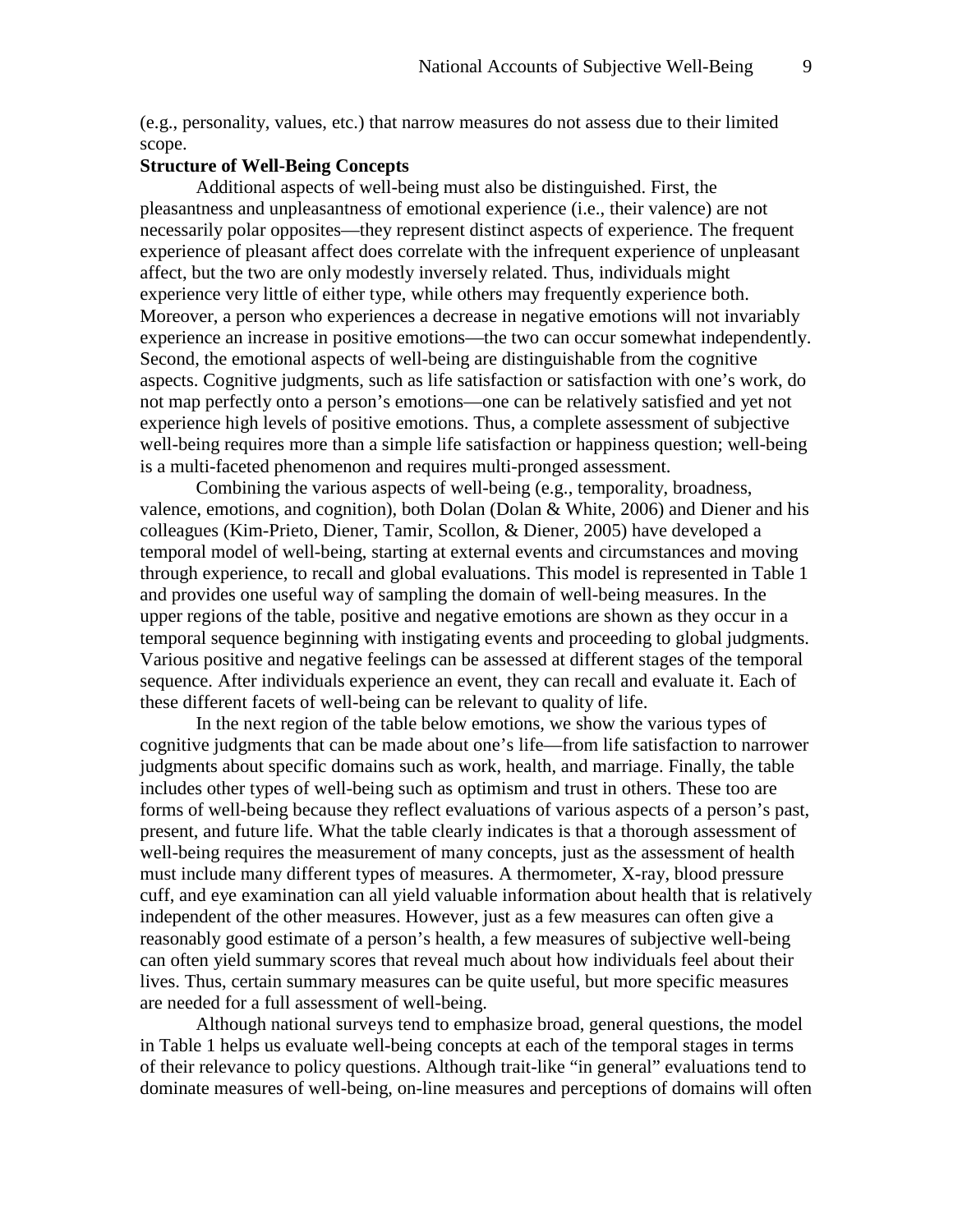be very relevant to policy discussions. Thus, Table 1 is valuable in alerting researchers to the fact that there are important aspects of well-being that are not captured by broad survey questions about happiness and life satisfaction. Comprehensive, national accounts of well-being should therefore consist of a variety of measures in order to reflect a range of well-being components.

## **VALIDITY OF SELF-REPORT MEASURES OF WELL-BEING**

A basic question about the validity of measures is "Valid for what?" In the case of well-being indicators, we want measures that accurately reflect people's experiences of their lives as desirable—to fully capture the concept of "utility" as used by economists. The strongest form of validity is to build a theoretical network in which the properties of the measures are completely understood. In this endeavor, we review the evidence supporting the validity of self-report measures of well-being. We also discuss how the scaling of such measures can be validly interpreted.

#### **Convergence with Other Measures**

Self-reports of well-being tend to correlate with other types of measures of "happiness," which suggests that they have some degree of validity. The other forms of measurement of well-being are diverse, including:

A. Biological measures of positive and negative states (prefrontal cerebral brain asymmetry, hormone levels such as cortisol, immune system strength, cardiovascular system parameters, wound healing, and so forth). Biological indicators often correlate modestly with self-reports of well-being, in part because the biological measures reflect many factors besides happiness. However, the correlations are consistent and understandable, and therefore lend substantial support to the validity of self-report scales.

B. Informant reports (family and friends reporting on the happiness of a target person). When individuals who know a respondent are queried about how happy they believe the person is, those reports correlate with the self-reports of the respondent. When a number of informant reports are averaged together to reflect a broader view of the target's happiness, they often correlate moderately with the target's own assessment.

C. Reaction time (people react quickly to positive information about their lives). There is some evidence that happy people are more likely to attend to positive information, and respond more quickly to positive characteristics that might be associated with their lives.

D. Memory (happy people remember more positive than negative events from their lives). The validity of the self-report measures of well-being is supported by the fact that people reporting themselves to be happy are more likely to remember many positive events from periods of their lives such as the past year, and have a difficult time remembering many negative events from the same period.

E. Open-ended questions and interviews. In a few studies respondents have been intensively interviewed after answering the self-report scales. Even when interviewers do not know the respondent's answers to the self-report scales, their judgments about the respondent's happiness converge with the answers given to the scales.

F. Smiling and behavior. People who are happy have been found to smile more often, and to behave in other ways indicating a positive mood (e.g., being more sociable, having an open posture).

G. Experience-sampling (on-line) measures. We can reduce certain measurement artifacts such as memory biases by sampling people's moods and emotions at various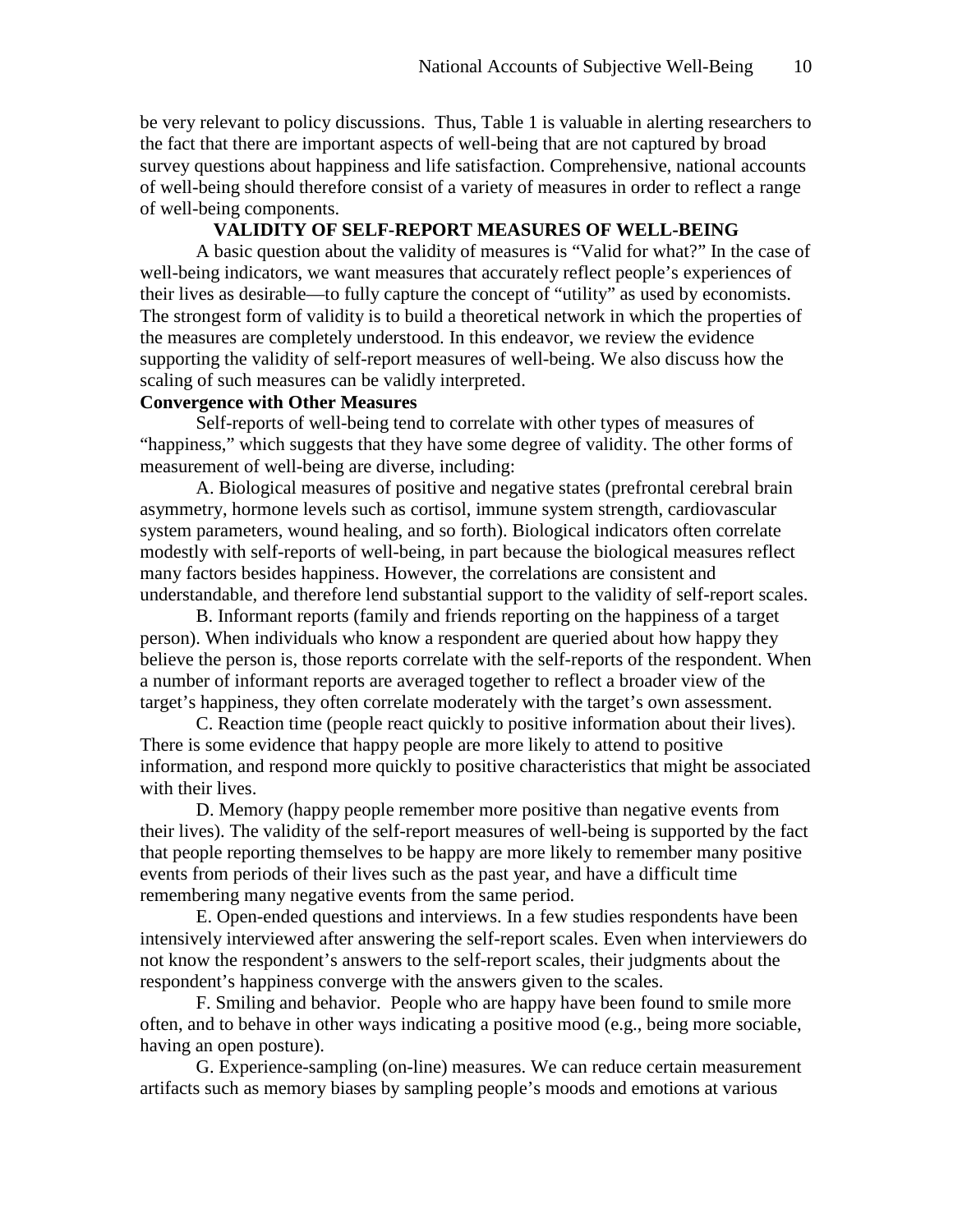moments in their everyday lives. Measures might be taken at random times during waking hours over a week, or through systematic recall of moods and events at the end of each day. When such measures are taken and averaged, they correlate at moderate to substantial levels with broader, global reports of well-being collected from a one-time survey.

Correlations between well-being self-report scales and the alternative measures of happiness range from modest (.20) to moderate (.50) and are almost always positive. The moderate size of the correlations is to be expected because the measures weight different aspects of well-being—self-reports reflect people's labeling of their experience; informant reports reflect perceptions by others of people's behaviors, smiling is heavily influenced by sociability and social norms; and biological measures reflect various physiological systems that underlie or have indirect effects on the components of wellbeing. Furthermore, each of the alternative measures suffers from its own shortcomings, which further reduces the correlations. Nevertheless, the correlations are consistent enough to indicate that self-report survey measures of well-being have a degree of validity.

#### **Prediction of Outcomes**

At times skeptics ask what well-being predicts, and the answer is: many things. For instance, low life satisfaction is associated with increased risk for suicide. At both the national and individual levels, several studies have shown that measures of life satisfaction predict suicide and are associated with suicidal ideation and behavior. As we mentioned earlier, self-reported well-being and ill-being measures also predict positive outcomes such as sociability, advancement at work, trust in others, pro-democratic attitudes, volunteering, higher income, and certain health outcomes. Thus, not only do the measures correlate with other assessments of well-being *per se*, but they predict behaviors that follow from well-being and ill-being.

#### **Stability Over Time and Responsiveness to Major Life Events**

There tends to be a substantial amount of stability in well-being measures when they are assessed at various points in time, for example several months apart. This stability is due largely to the stability of people's temperaments as well as their life circumstances, both of which can affect their feelings of well-being. However, when substantial changes in life circumstances occur, such as the death of a spouse, unemployment, or severe disability, well-being *does* change. Again, the pattern of change in the self-report measures of well-being suggest a degree of validity for the measures. **Understandable Patterns of Findings That Replicate**

Measures of well-being show a pattern that is readily comprehensible, usually forming a predictable pattern that replicates across studies. For instance, lower levels of subjective well-being appear in very poor nations or very poor neighborhoods relative to more affluent areas. Well-being levels are also low in nations that have undergone a rapid deterioration in conditions, such as the former Soviet bloc countries. In contrast, high levels of well-being exist among democratic societies, and those in which interpersonal trust is also high. Although there are anomalous findings in the literature on well-being, most findings are replicable and understandable.

At the individual level, the correlates of reported subjective well-being also show a predictable pattern. For example, individual poverty correlates with low levels of wellbeing. However, beyond a certain level of affluence, further increases in income make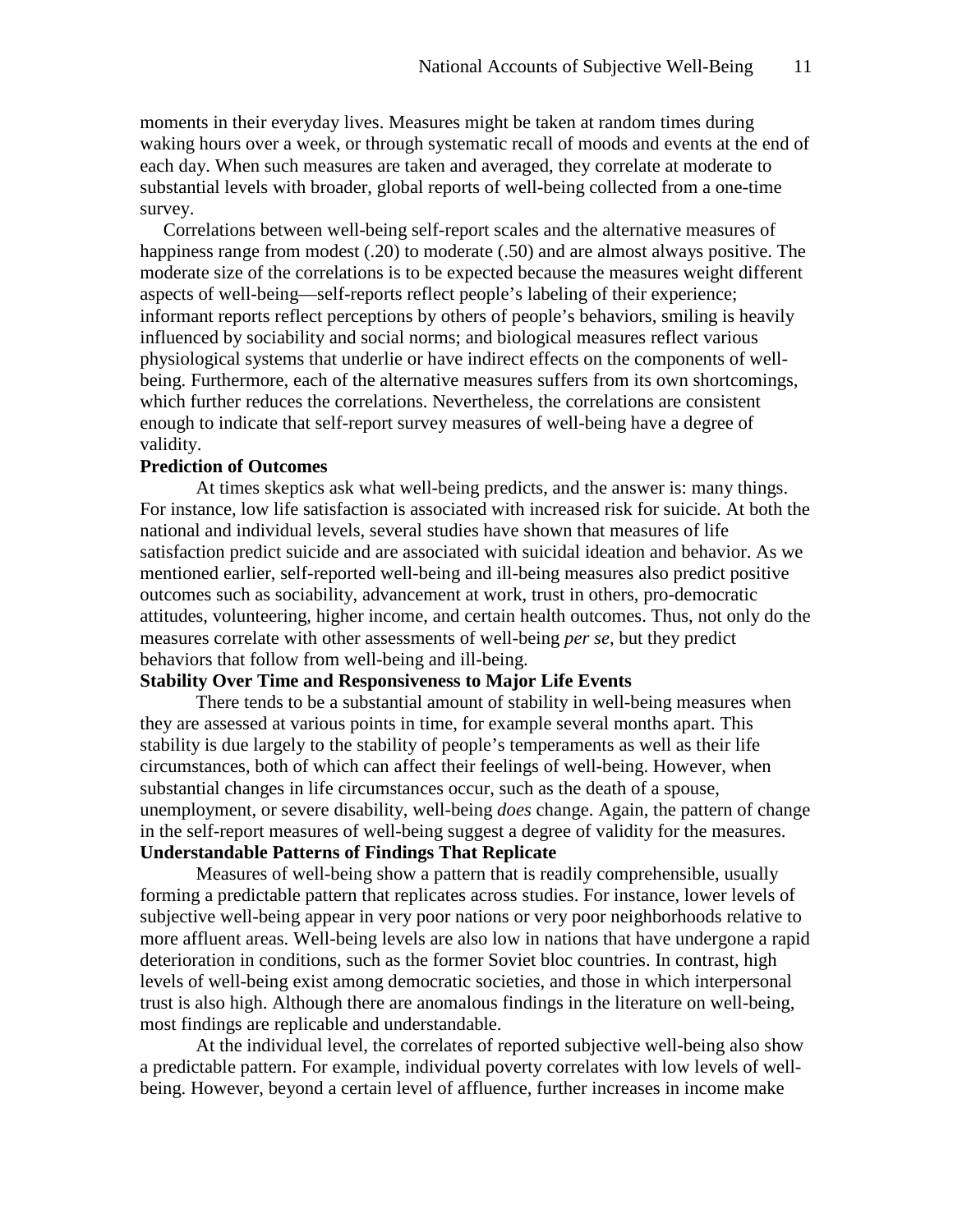only a small difference to well-being. Other factors such as disabilities that interfere with the person working, the death of a spouse, and being laid off from one's job all lower people's life satisfaction. Not all of the observed patterns have been expected, but there are enough replicable patterns in the well-being data associated with important differences in life circumstances to give a degree of confidence in the well-being scales.

At the same time, the well-being measures reveal patterns of well-being and illbeing that are not always self-evident from common sense alone. For example, the impact of unemployment on well-being can last a few years and levels of well-being do not necessarily completely recover even after regaining employment.

## **Cardinality and Interpersonal Comparability of Scores**

The measures of well-being that are most likely to be used by policy makers are large scale surveys of populations in which respondents use rating scales to report on various aspects of their subjective well-being. Can we compare the scores of different individuals; does one person's '3' exceed another person's '4'? Important evidence that well-being scores *can* be compared across individual respondents is that the scales frequently correlate with predictors such as income as well as with other measures of well-being. If the scores were not comparable across individuals, predictable correlations would not arise. How individuals use the scales may be relatively similar to each other though not exactly the same. For example, a person reporting an '8' on a 10-point happiness scale is virtually always happier than someone who reports a '3', and the latter is much more likely to suffer from clinical depression. However, a person who reports a '7' might not invariably be less happy than a person who reports an '8'. Thus, the scales are likely to be approximately ordinal in nature, and comparable across individuals at that level.

The interval nature of well-being data can be examined through statistical methods such as Item Response Theory. Occasionally, scale adjustment based on these methods leads to altered conclusions about the well-being of groups. However, the use of nonparametric ordinal statistics to treat well-being data has typically not led to different conclusions from those based on parametric statistics that assume equal scale intervals. More research in this area is needed. What can be said is that most conclusions based on correlations remain the same whether one assumes cardinal (interval) scaling or not, but that conclusions based on the means of groups might change for groups that are not very dissimilar after adjustments for interval-scaling are made. In the future, researchers should more frequently examine the scale properties of various scale items within different cultural and socio-demographic groups. It may be that respondents who are less familiar with survey formats are prone to using the scales in idiosyncratic ways. However, such analyses are best accomplished when multi-item scales are employed.

In conclusion, there is broad evidence that well-being measures have validity. Even though the measures are subjective and refer to private internal experiences that are not directly accessible to others, a wide range of evidence converges on the conclusion that the self-report scales do assess important aspects of people's experience, and how they feel and think about their lives. Just as with measures in other fields such as economics or chemistry, the self-report scales of subjective well-being have imperfections and limitations. However, we are increasingly coming to understand these shortcomings, which means that we can correct for them and take them into account.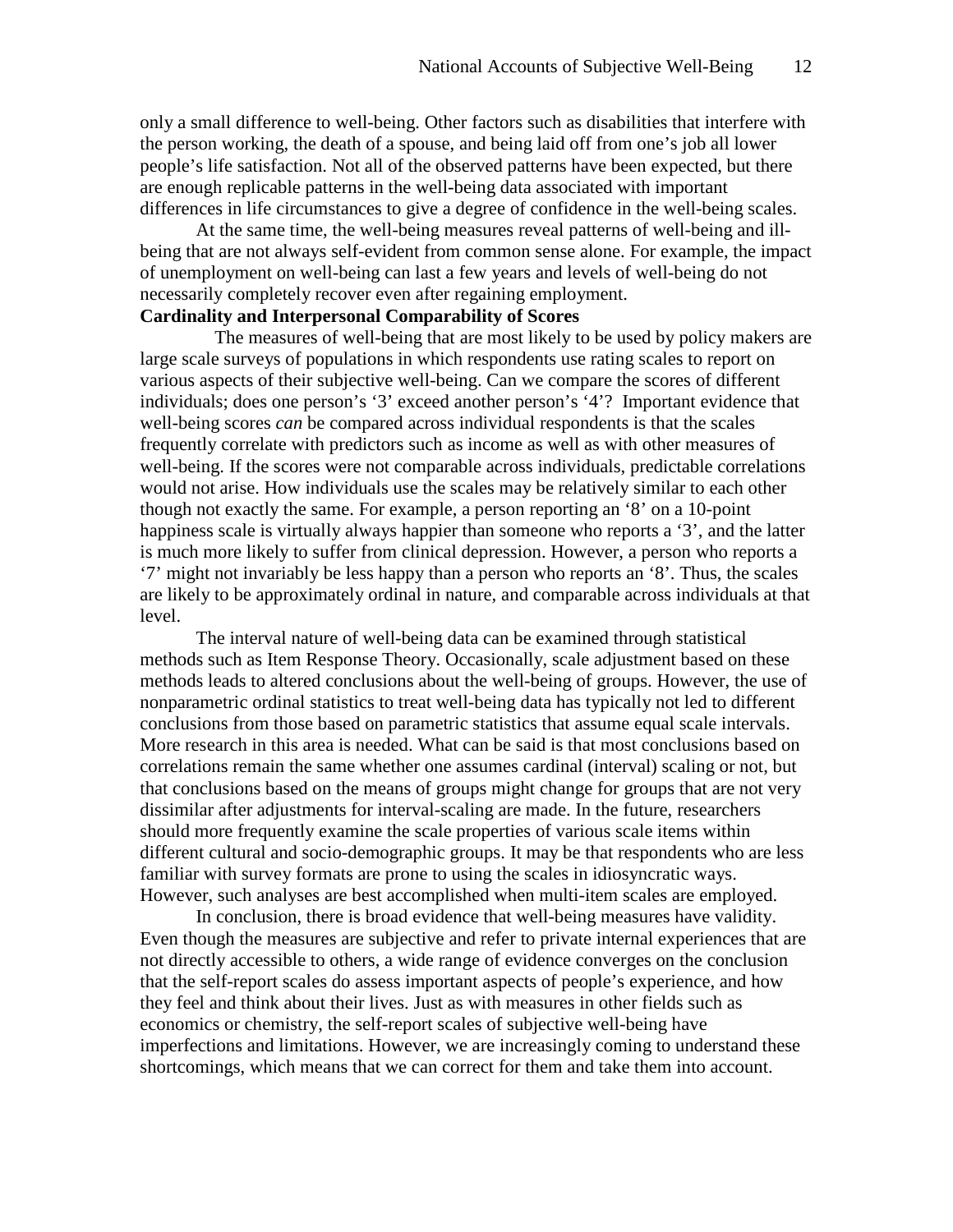## **POLICY USES OF NATIONAL ACCOUNTS OF WELL-BEING**

Now that we have discussed the concept of subjective well-being, its measurement and validity, we come to the question of the policy uses of well-being. Why might policy makers want to use surveys of well-being to inform policy decisions? First, as we will soon elaborate, the economic measures that are the mainstay of policy decision-making do not capture many important aspects of life. To reiterate, well-being is extremely important to people but is only modestly assessed by variables such as income. Second, various forms of subjective well-being predict positive outcomes for the individual and society. Thus, not only is subjective well-being valued by most people, it also yields important benefits. Although the good society requires a number of other elements, feelings of well-being are a critical component. Thus, it is to the advantage of societies to monitor subjective well-being and take measures where possible to enhance it.

#### **The Limits of Economic Measures**

In order to understand the role in policy of accounts of well-being, it is important to understand the limitations of the regnant economic indicators. The economic model is built on the idea of a rational consumer, who spends their time and money in a way that maximizes "utility" (approximately equivalent to happiness or well-being). Within the constraints of their resources, according to this model, people work to earn money, spending it through acts of consumption intended to maximize well-being. If individuals are informed and have free choice, then they will make choices that they believe will maximize feelings of well-being. In many economic models people make a tradeoff between work and leisure, with the former being undesirable and the latter being desirable, that is just offset by the amount of pleasure they can acquire by purchasing goods and services.

Although there is substantial validity in the economic view of people, there are also many shortcomings. For one thing, people do not always act in their own best interests in a "rational" way. For instance, repeatedly in laboratory experiments it has been shown that people will forego their own best interests to punish "cheaters," even though they themselves have absolutely nothing to gain. The moral action in this case trumps people acting in their own best monetary interests. Outside the laboratory, people often help others even when it is not in their "rational" best interest to do so. In these instances the economic measures can omit important aspects of quality of life. Similarly, there are data to show that choices are not always transitive, as assumed by models of rational choice. Just because a person chooses A over B, and B over C, does not mean they will inevitably choose A over C. Thus, people do not always make rational choices in a way assumed by economic theory. A related problem is that choices are seen as a good in economic models because with more choices, the person has the potential for greater utility. However, Schwartz and Ward (2004) have gathered compelling evidence suggesting that too many choices can interfere with well-being rather than enhance it.

Another limitation of the economic model is that people do not always make choices that will maximize their well-being. Hsee and Zhang (2004) have shown that when people choose among goods, they tend to use criteria that are not necessarily relevant to how the product will be *experienced*. That is, the factors that influence the choice are not always the factors that influence the enjoyment of the selected product. Similarly, Wilson and Gilbert (2005) have shown that people sometimes are not fully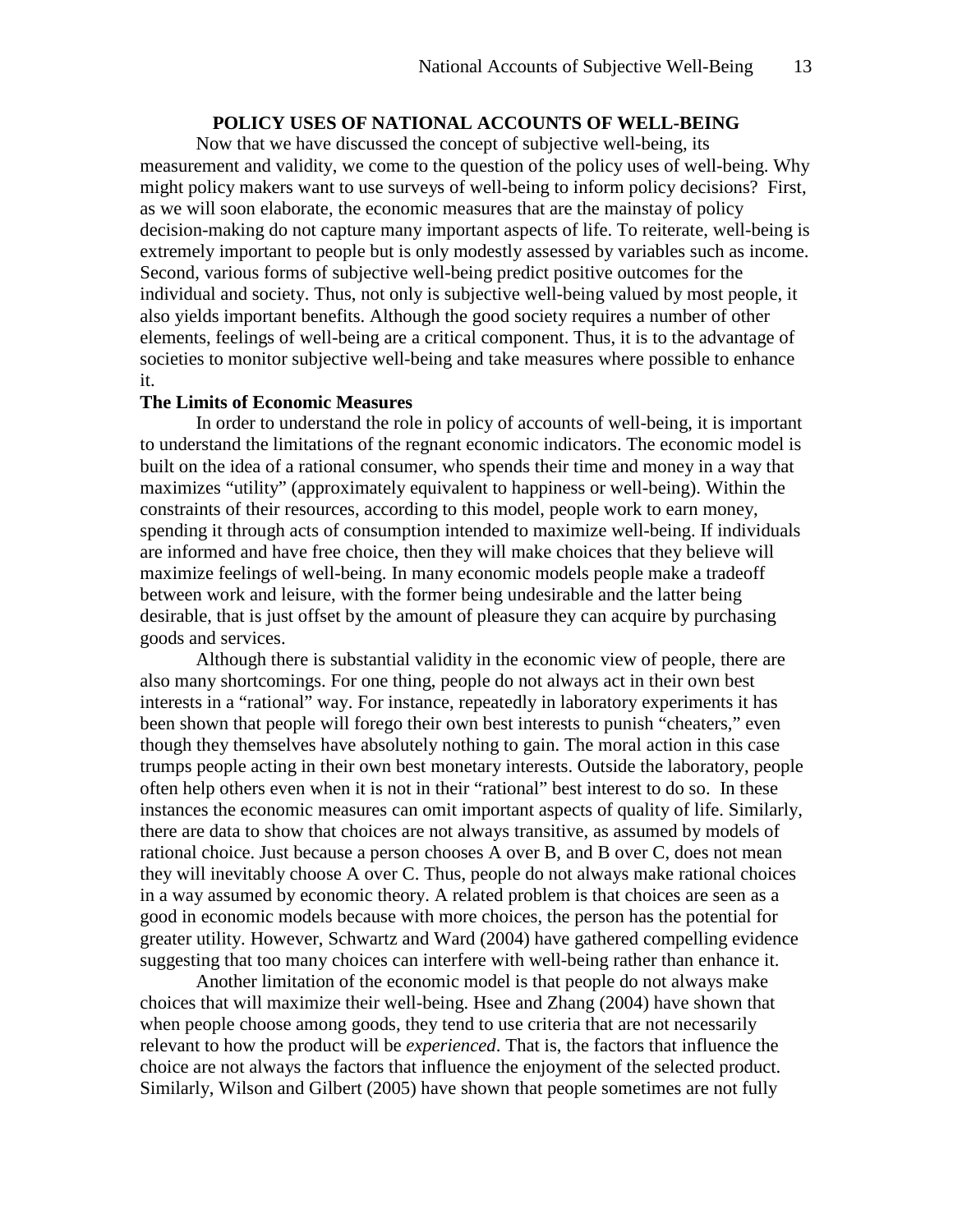able to forecast their own happiness. For example, they may overemphasize how they expect to feel *immediately after* a choice is made and not fully realize how they will experience something different after the initial phase of excitement. Thus, choice is not always rational, nor does it inevitably lead to the most well-being or happiness. National accounts of well-being could help educate citizens about their choices, in addition to complementing economic indicators in terms of policy formation.

Well-being measures might also be useful in showing that work can be enjoyable and rewarding. In economic models, work is considered a cost that must be undergone to accrue money for buying things that are of utility; it is not considered that work itself can have utility. Yet, people spend many waking hours at work and most people enjoy their work to some extent—some finding it to be extremely rewarding. By viewing work as aversive, economists develop models of human behavior that are insufficient in understanding people's behavior and motivations. Thus, well-being measures at work can aid in *both* the creation of more satisfying and productive work environments as well as the development of more adequate economic models. For example, we know that unemployment can be quite aversive to those laid off, and lead to significant drops in life satisfaction. This does not square with the idea that unemployment simply results from people *choosing* to trade unpleasant work activity for more leisure, thereby sacrificing income to gain free time. In fact we know that unemployed people are often quite unhappy, not only because they have lost the self-respect that comes from doing an activity valued by society, but also because they have lost an activity that they often find enjoyable. Findings such as those on unemployment and subjective well-being can help behavioral scientists improve economic models and aid policy makers and organizational leaders in increasing quality of life. Factors such as job security, variety at work, and health-care benefits can be compared with increases in income in terms of how they affect well-being.

Finally, though economic measures are presumed to be more objective than wellbeing measures, they are not perfectly so. It is often not recognized that survey data contribute to the index of gross national product (GNP), and that what enters into the GNP is based on a number of subjective choices. For example, although volunteer work and homemaking can produce substantial amounts of goods and services, economists often omit them from the GNP's of most societies. There are black markets and "grey markets" of illegal or off-the-books economic activities that must be approximated rather than measured directly. Expenses forced on a society by bad circumstances (e.g., jails and police to counter crime) contribute to GNP in addition to expenditures on desirable products (e.g., parks, the arts, university education). Because economic measures by themselves provide an incomplete assessment of the quality of life, well-being measures have a clear place in policy discussions. Next we outline three criteria that well-being indicators should meet in order to best complement economic indicators.

#### **Requirements of Measures to be Useful for Policy Analyses**

In order to be useful in policy debates, well-being measures must have a number of properties besides validity. In the first place, the measures must assess factors that are seen as a legitimate concern of the government. If the citizenry believes that the government should not intervene to change certain subjective states, then well-being measures would be fruitless because policy interventions would be unlikely to occur. For example, it might be a common belief among citizens that government action to alleviate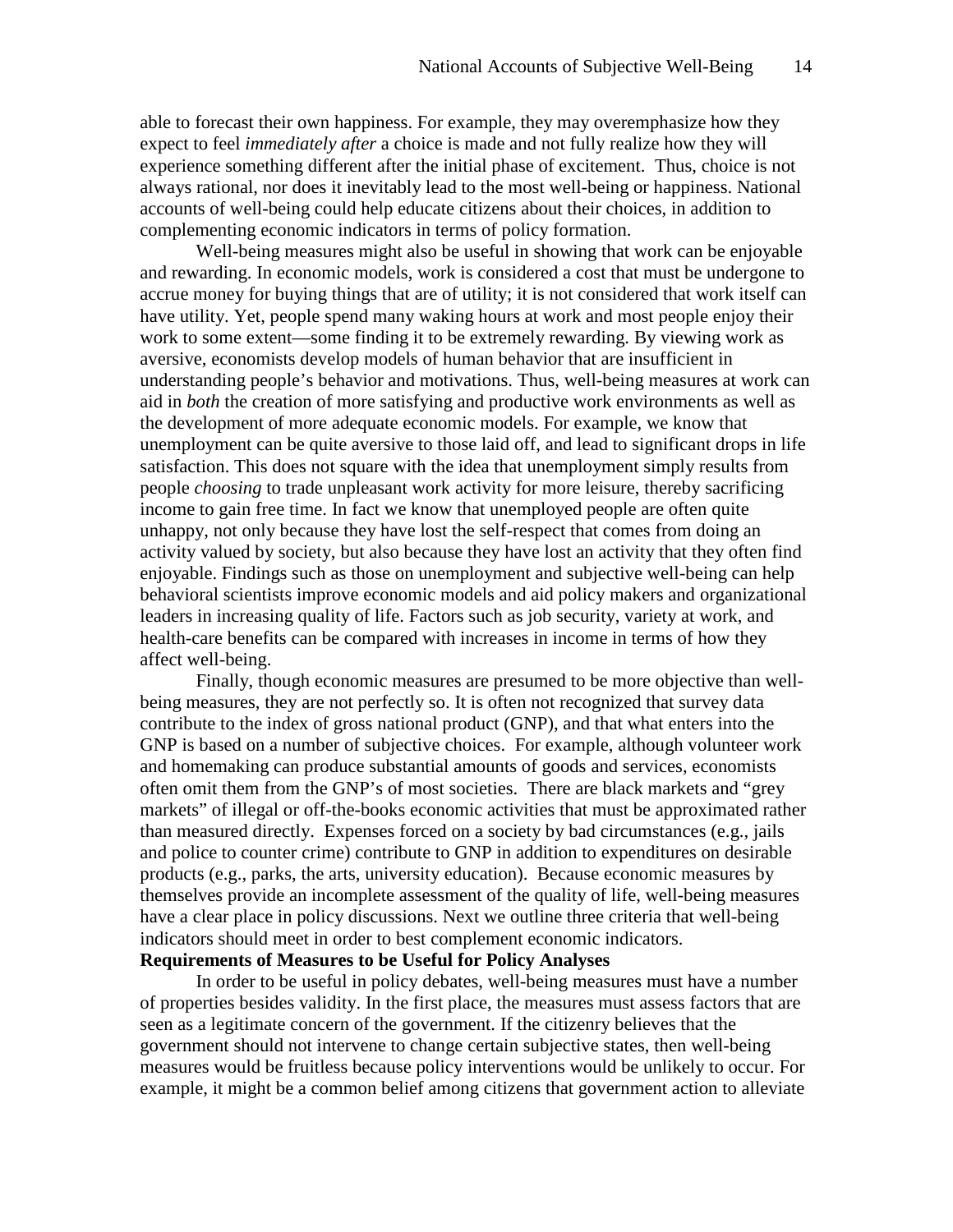misery is more justifiable than government actions to create feelings of fun among citizens, and in this case measures of unhappiness would be more likely to influence policy debates. If the measures are used to create policies to increase the well-being of certain target groups, such as the elderly or disadvantaged groups, a prerequisite is that the citizenry accept policies aimed at helping these groups.

A related requirement is that the measures concern subjective states that are amenable to influence by government policies. If policy makers have no resources or ability to intervene and increase happiness in a certain domain, the well-being measures are unlikely to have much impact. For example, policies that regulate work hours could directly affect job satisfaction and indirectly affect marital satisfaction, but policies designed to increase romantic love between spouses would be difficult to administer as well as unlikely to be accepted by citizens. There are additional factors such as cultural norms and individual personality that influence well-being but may not be appropriate targets for intervention (these and other concerns are discussed later in the chapter). In other words, the most useful measures of well-being are those that are relevant to potential policy concerns.

Finally, the measures of well-being should capture patterns that are not fully reflected in economic and social indicators. If accounts of subjective well-being suggest that crime harms well-being, or that poverty decreases well-being, then the measures are useful because they validate the use of the other indicators. However, if the measures of well-being capture information that goes beyond the economic and objective social indicators, they are much more valuable. For instance, indicators about poverty and crime do not convey the same information as measures about trust and involvement with one's community. The latter type of knowledge could aid individuals and governments in making choices that truly maximize well-being. Policies designed to reduce poverty and crime, though important, may not necessarily improve the quality of relationships in a community. Thus, where economic indicators offer an incomplete picture of well-being, national accounts of subjective well-being can add valuable information.

## **Implications of Using Well-Being Measures for Policy Decisions**

Such uses of the national measures of well-being apply both at the level of individual education and choice as well as at the level of society. Some uses might be quite focused, as in providing information about a specific policy under consideration. However, broad measures could also be relevant for more extensive debates about the overall priorities of the society.

One value of the indicators, especially when published in public forums, is to draw attention and inspire discussion. Topics and concerns that are assessed and discussed in the public media tend to draw people's attention. Thus, when we as a society publish economic indicators on a daily basis, people tend to think about economic growth. If we were to publish indicators about national well-being, people, including policy makers, would think about well-being and discuss the well-being of groups that appeared deficient. Especially fine-grained indicators such as work engagement and satisfaction in different industries and work activities can illuminate the areas in which we are successful, as well as those needing interventions.

A primary purpose of the national accounts of well-being would be to educate individuals about when and where people experience high versus low levels of wellbeing. For instance, the measures might show that people are unhappy when commuting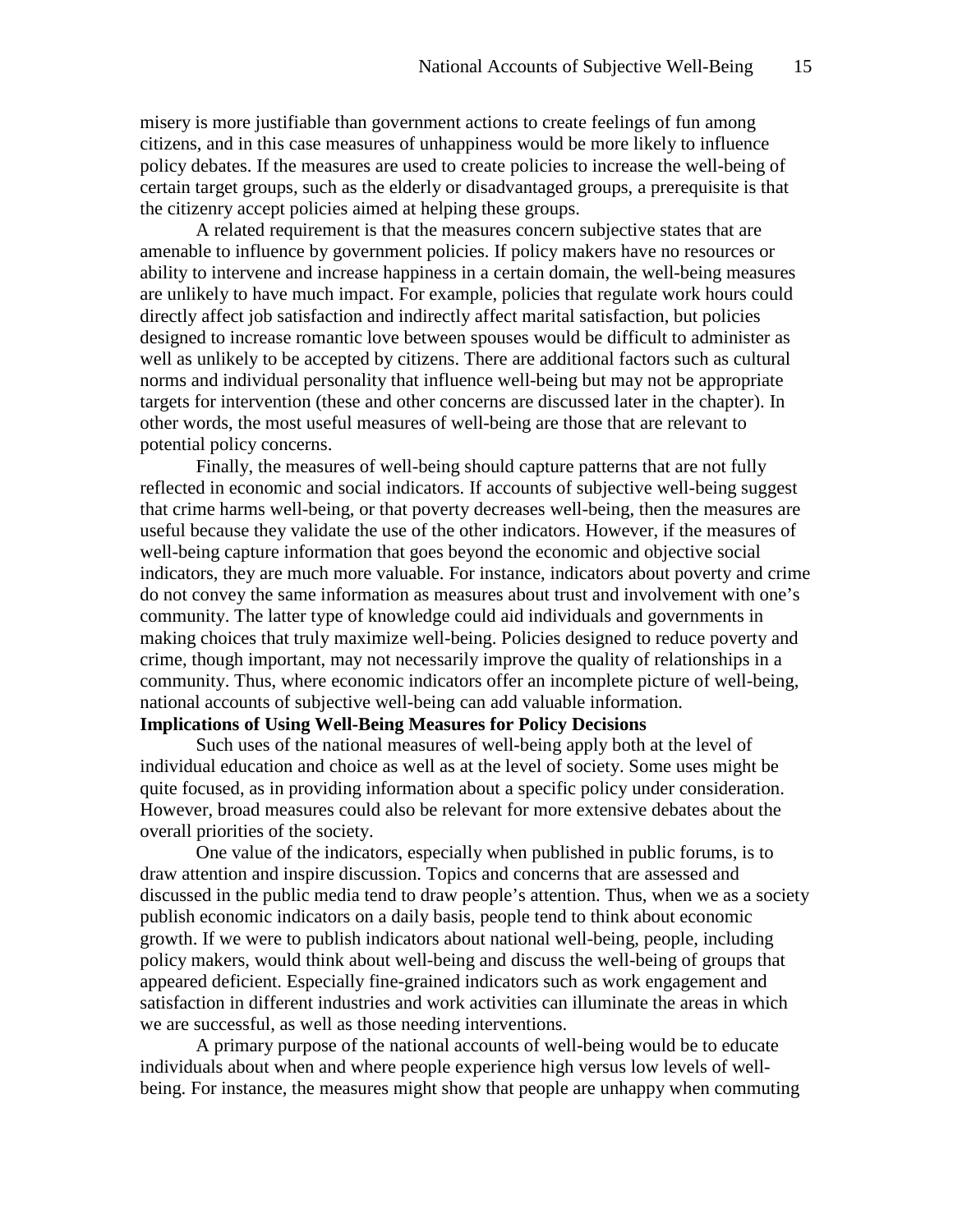to and from work, and therefore could alert individuals to information that is relevant when they seek a residence. Similarly, people might be tempted to purchase a home in the path of an airport runway approach because of lower real estate prices. However, if it is found that well-being suffers in such an area due to aircraft noise, homebuyers could make more informed decisions about whether they are truly making a good purchase.

A second area where the national accounts of well-being can be useful is in making adjustments to numbers that are relevant to the administration of government policies (Dolan & White, 2007). There are areas such as crime victimization and government expenditures where the evaluation of outcomes is not provided by the market. For instance, crime victimization is not given a value in the marketplace. Although the costs of victimization could be quantified through payment for physical and mental health services, not all crime victims may seek or be able to afford treatment. If policy makers only relied on these "objective" data, they might underestimate the impact of crime in their community and misallocate funds for relevant programs. Well-being measures, however, might reveal less satisfaction with work and family or a reduced sense of trust in one's community. Thus, well-being indicators could provide another measure of the impact of crime victimization that would assist the courts and other agencies.

In a similar vein, formulas for health expenditures or for research on specific illnesses, might be based in part on the amount of misery that various ailments are thought to cause. Such accounts can provide a more accurate view of how well-being and ill-being are affected by disease, and thereby assist in making more valid adjustments to expenditure formulas than other methods based on guessing or intuition. Another example of a specific policy use of the well-being measures is to adjust government employee salaries. Government employees often receive benefits such as greater job security that those in the private sector do not receive. The value of these benefits can be gauged through well-being measures to help adjust salaries outside of the private sector. These examples are meant to indicate the types of specific, concrete uses to which wellbeing measures might be put, rather than to actually argue for their use in these specific cases.

Yet another area where well-being measures can be a useful input to policy decisions is in evaluating the impact of government expenditures such as on parks, healthcare, freeways, and the environment. Currently, spending in these areas occurs within the context of political dialogue in which economists have substantial input concerning the costs of these expenditures. Economists argue that people's choices reflect their values and desires, and therefore that people express their personal desires through their expenditures or political actions. However, the political process is complicated by competing constituencies attempting to influence outcomes. Thus government expenditures alone poorly reflect the desires of significant segments of the population. On that account, well-being measures can serve as a very useful source of information. For instance, the impact of parks or the length of commuting on the wellbeing of a community can be an important consideration for policy debates.

At the broadest level, the well-being measures can help the citizens of a society weigh their priorities. For example, if mental illness is one of the biggest causes of suffering in wealthy nations, the amount of expenditures in this area might be increased. If people who work fewer hours are happier in a nation, business and government leaders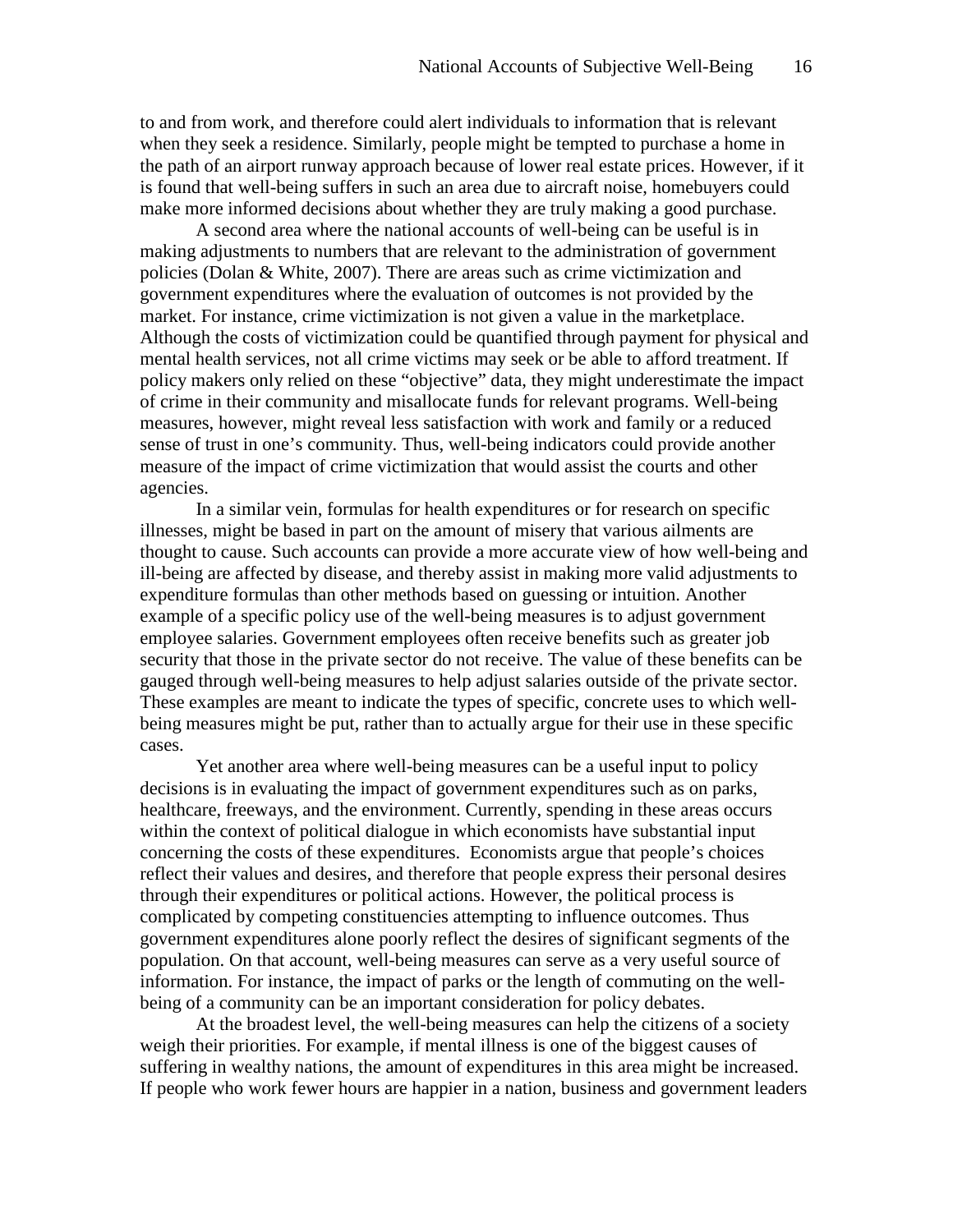might take steps to reduce the work week. If incomes are rising steeply, but levels of well-being are flat or declining, citizens may think about their personal and national priorities, and whether changes are needed. Richard Layard (2005) has argued that measures of well-being can reorient the priorities of societies away from a strict emphasis on economic growth. Such measures will not provide automatic solutions to societal problems, but like economic indicators, they can be a very important source of information. Indeed, in economically developed nations, the well-being indicators might even be more informative than economic indices. Well-being indicators can also add to economic indices by reflecting the interplay of various domains on people's experiences. For example, the work context may influence the family context, and economic indicators might fail to capture this. Individuals might choose to work overtime to earn more money, but their family lives might suffer as a consequence. These "externalities" (unintended consequences of economic activities) might include greater delinquency among children who remain unsupervised by overworked parents. Such consequences are more likely to be reflected in well-being indicators, whereas they might be overlooked by economic measures alone.

There are a number of marketplace areas where the economic focus on "revealed preferences," choices made by producers and consumers, can be extended substantially by adding survey measures of well-being. For example, the impact of inequality, inflation, and unemployment are instances in which economic measures do not fully reflect how well-being is affected by economic factors. Similarly, how changes in income aspirations influence well-being is important in part because they can predict future economic behavior. Furthermore, the impact of behaviors such as smoking, alcohol consumption, volunteering, and working a second job on well-being is of interest both to policy makers and economists.

Finally, well-being measures can help evaluate the impact of various "dilemmas of the commons." Such dilemmas arise from collective actions over which no single individual has full control. For example, the threat of pollution occurs when large numbers of people drive inefficient automobiles. Nevertheless, there is little incentive for any single person to buy nonpolluting cars if they are more expensive to operate or purchase. The economic model does not fully appraise the situation because the acts of individual consumers have so little effect that people may not weigh it in their personal decisions. However, the effects of pollution can harm the well-being of the community, and this effect can show up in people's evaluations of their lives and environments. Such information could enable individuals to better weigh the costs and benefits of purchasing more fuel-efficient cars.

#### **Specific Examples of Well-Being Measures That Are Relevant to Policy Issues**

Different measures of well-being are likely to be relevant to different policy questions. For example, a general measure of life satisfaction might be relevant to policy questions about inequality, because large differences between social classes in happiness and contentment can lead to societal instability. More specific measures related to income satisfaction or housing satisfaction, however, might lead to more concrete insights into possible policy alternatives. Below we give some examples of policy questions, and the potential types of well-being measures that might be most relevant to those issues: Noise Abatement Measures Near an Airport

Moods of those living in landing/take-off paths (e.g., feeling rested or tired)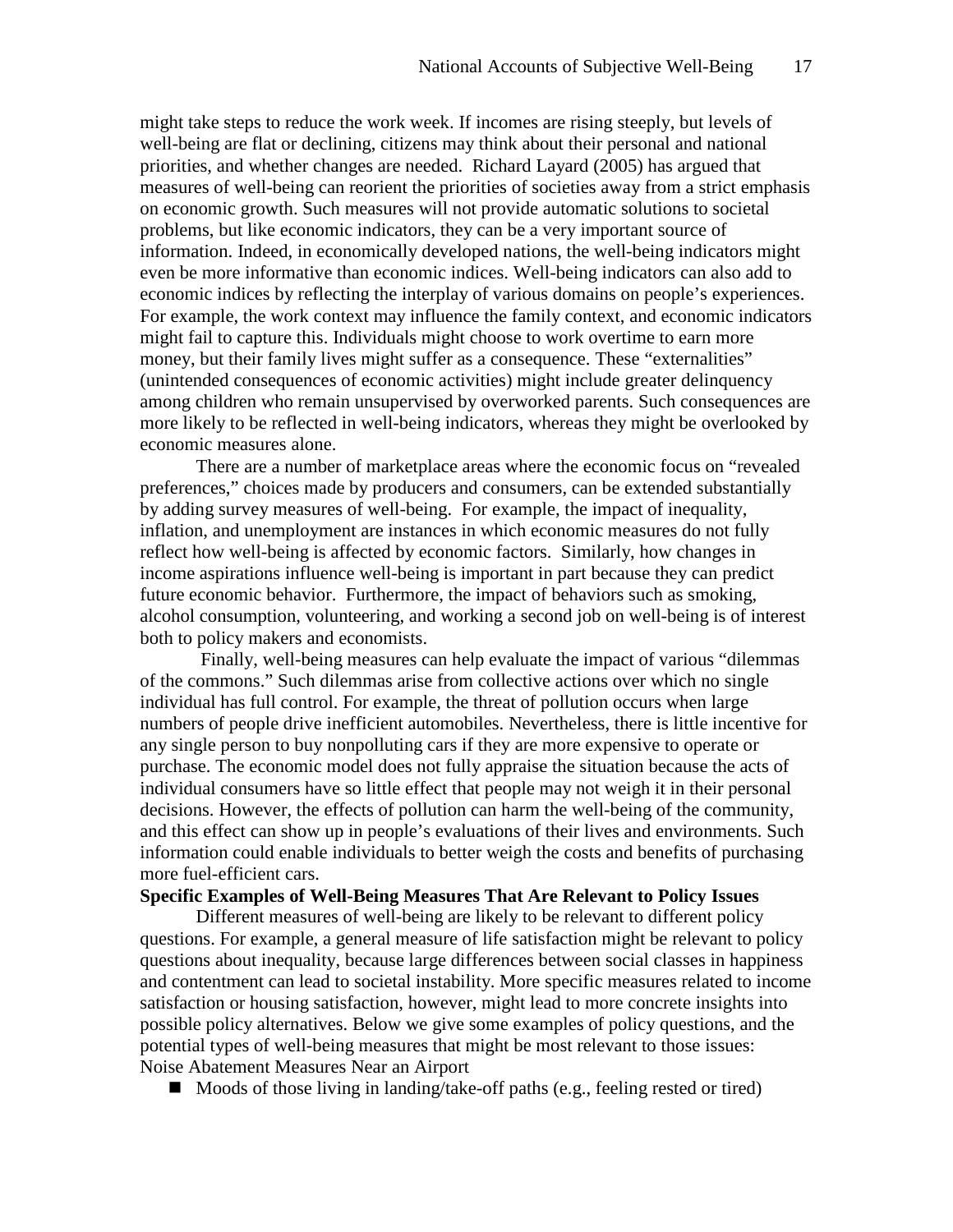Carpooling Lanes

- **People's moods when driving alone versus carpooling with others**
- **People's moods and emotions who commute long or short to work (e.g., at work,** during commute, and at home)

State Supported Day Care for Elderly Alzheimer Patients

Moods and emotions of Alzheimer caregivers when patient is in daycare or at home

■ Life satisfaction of caregivers when respite care is provided or not provided Minimum Wage Laws

 $\blacksquare$  Life satisfaction among people earning the minimum wage

■ Income satisfaction among various groups, including low wage earners Wage and Hour Regulations and Systems

- $\blacksquare$  The happiness and life satisfaction of workers who are forced to work overtime, or who voluntarily work overtime
- $\blacksquare$  The work satisfaction of workers who have various flex-time arrangements Allocating Health Research Money or Health Care Expenditures

 $\blacksquare$  An unhappiness index of people with various medical problems Age of Retirement

- Life satisfaction of workers at various ages, including people who are elderly
- Work satisfaction of retired workers who return to work
- Moods and emotions at work versus leisure of retired versus working senior citizens

Taxes on Cigarettes

- Moods and emotions of those who reduce their tobacco consumption
- $\blacksquare$  Moods and emotions of those who quit smoking
- Life satisfaction of smokers versus nonsmokers, controlling for other factors
- $\blacksquare$  Health satisfaction of people in households with or without smokers

Schools and Age Boundaries (e.g., Grades K-8 versus Grades 1-5 and Middle School)

- How much children enjoy school and look forward to school
- Engagement and interest in various school activities and subjects
- On-line measures of moods and emotions in school
- $\blacksquare$  Satisfaction with school, friends, and classmates

 $\blacksquare$  Life satisfaction in various schools or school districts

Parks and Recreation

Are parks more crucial to well-being in areas where dwellings have no yards?

 $\blacksquare$  Life satisfaction and happiness when parks are plentiful or rare in a city

Setting Social Security Benefits

 $\blacksquare$  Is there a life satisfaction curve in retirement relating well-being to income, such that income differences make only smaller differences above some minimal inflection point?

We are not pretending that we necessarily have pinpointed the precise best measures for each policy issue. Instead, we are trying to convey the fact that multiple types of wellbeing measures might be relevant to the same policy, and that different types of measures might be most relevant to different policy questions. Naturally, economic measures such as the costs of various policy alternatives will also be quite relevant. Nonetheless, the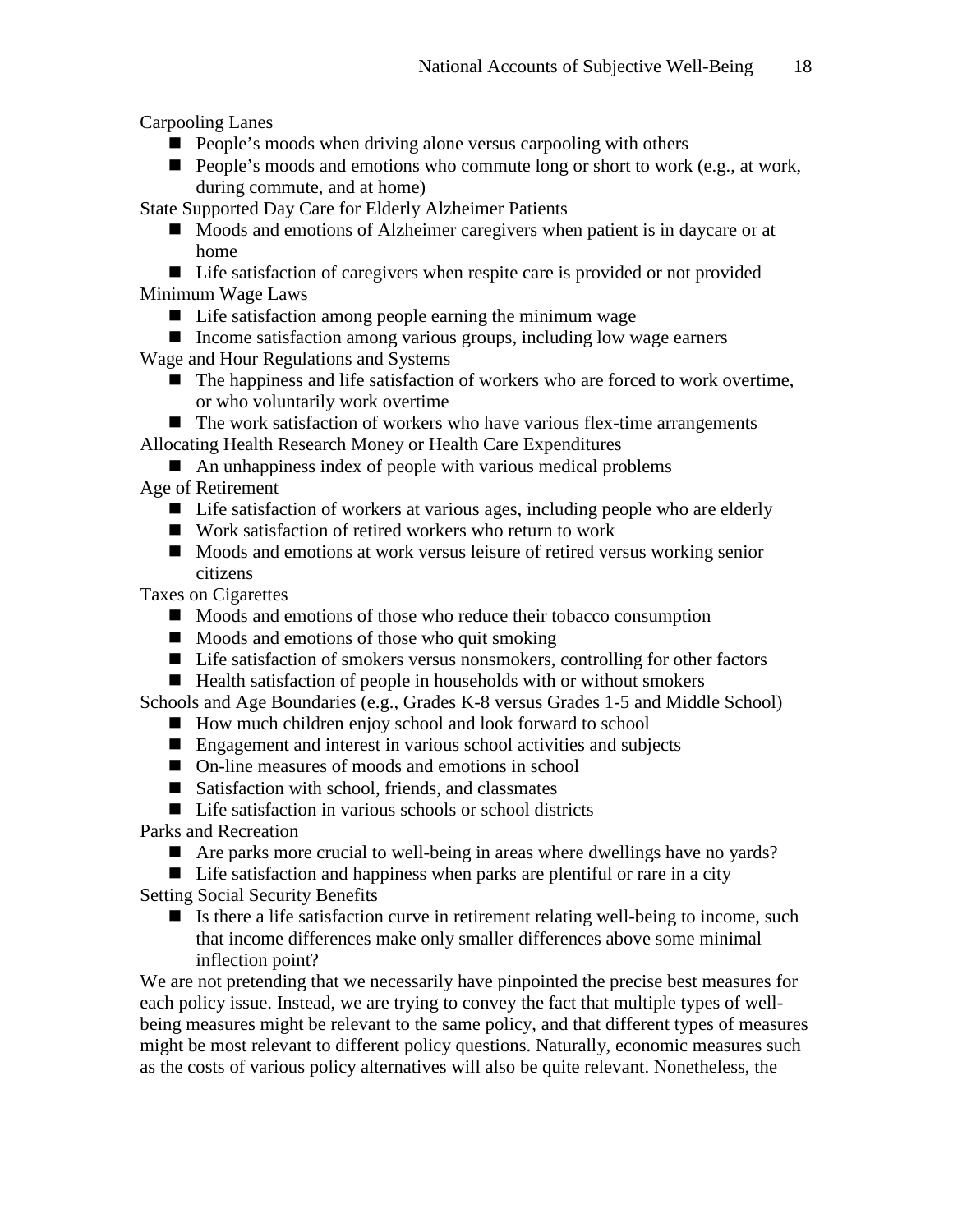well-being measures can in many cases add substantially to the information that policy makers need.

#### **CONCERNS ABOUT NATIONAL ACCOUNTS OF WELL-BEING**

In the previous section, we saw the range of measures that might be employed in national accounts of well-being. We now move to the concerns that might be raised when implementing such measures within the context of large-scale national surveys and utilizing them for policy decisions.

## **Measurement Artifacts**

Although there is substantial support for the validity of self-reports of well-being, there are nevertheless contaminating influences on these measures that have nothing to do with the actual experience of subjective well-being. We discuss a number of measurement artifacts and evaluate the extent to which they threaten the validity of wellbeing measures.

*Item-Order Effects*. The order of items in a survey influences how people respond to those items. For example, one item might make salient certain information that otherwise would not have been considered when responding to a later item. Alternatively, an earlier question might change how the respondent interprets the *meaning* of a subsequent question. Interpretive effects and priming (salience) effects can bias responses to well-being questions. These effects are usually not large, but they can be statistically significant. One solution is to insure that the items always stay in the same order in surveys that are to be compared with one another. Another solution is to systematically vary item order and analyze whether this produces any effects.

*Contamination by Current Mood*. A respondent's mood at the time of the survey can influence the responses given. For example, individuals in an unusually good mood might report that their job is very satisfying, although in a more normal mood this might not be their typical response. These mood effects have been found to be small in most research, although sometimes they are statistically significant. Like item-order, the effects are difficult to predict ahead of time because respondents may themselves correct their answers so as to not let mood be a factor. In some cases they may even over-correct for their mood. Surveys should not be conducted when broad groups of people are likely to be in an unusually bad or good mood. For example, a survey might not be representative of normal well-being if it were administered immediately after a large disaster, or during a national event such as a soccer championship. As long as unusual times are avoided when taking the survey, current mood effects are likely to be random across respondents and will not bias responses for the sample as a whole. On the other hand, governments may want to collect data on current mood some time after a disaster and make comparisons across different areas to help plan for needed services. Because current mood is grounded in immediate experience rather than recall, it can serve as a useful measure of well-being.

*Number-Use and Other Scaling Effects*. Some individuals may use extreme numbers in responding, whereas other individuals may prefer the middle range on a scale. Some individuals may treat certain numbers as wider categories than other numbers, or be attracted to specific values such as the midpoint of the scale or a popular number such as "7." *Item Response Theory* is a form of scale analysis that is designed to examine the issue of number use and how respondents use scales. Furthermore, some forms of response scales are more impervious than others to differences in scale use. For instance,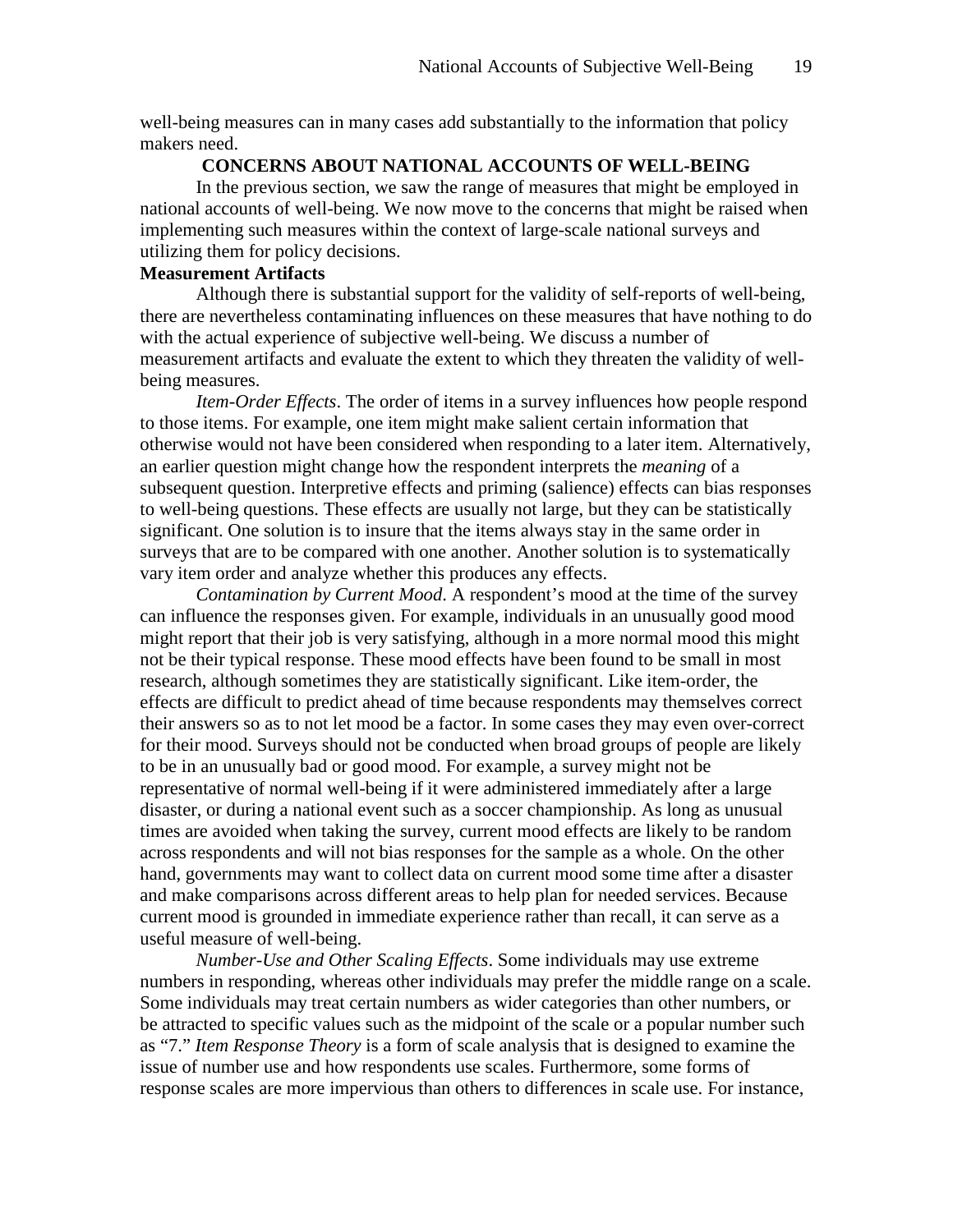dichotomous items that ask respondents whether they are in *either* a bad mood *or* a good mood yield less information, but are also less likely to be influenced by number use than a similar question using a 1 to 10 scale. It pays to be aware of the possibility of scale use differences, and to inspect the data for such patterns.

*Mode of Administration*. Mode of administration refers to whether self-report responses are collected in face-to-face interviews, over the phone, or the Internet; whether respondents can see a "show card" with the possible responses or only hear the response alternatives, and so forth. If respondents cannot see the response alternatives, responding will entail a memory load and the ability to handle this will vary across individuals, thereby influencing responses. Although the effects are not always large, the mode of administration can affect mean levels of well-being responses. For example, people may report being happier in face-to-face interviews than in phone interviews or anonymous questionnaires, and these effects can differ among groups. Thus, it is important to keep mode of administration as constant as possible for all respondents, if they are to be compared with one another.

*Social Desirability*. A common concern in survey research is that respondents may construct responses to impress the researcher—such responses are usually culturally desirable, or intended to form a certain type of impression. The concept of social desirability seems deceptively simple, but is in fact conceptually complex and has been difficult to assess and control. "Social desirability scales" such as the Marlowe-Crowne have not proven useful because they capture substantive personality differences between people that should not be thought of as response artifacts. For example, individuals' social desirability scores correlated with their well-being as reported by close others (Diener, Sandvik, Pavot, & Gallagher, 1991). Furthermore, people who answer in a socially desirable way in one domain may not necessarily respond in a socially desirable way in another domain. One method of assessing social desirability at the group level is to administer questionnaires to some respondents in an anonymous written format, and compare the answers to respondents who were interviewed face-to-face, with the idea that the interview is likely to enhance socially desirable responding.

*Translation Across Languages*. Although severe concerns have been expressed about the equivalence of measures when they are translated into different languages, little research has in fact been conducted on this topic, and the research that has been done to date has not shown serious difficulties with translated scales. It has been found that people in different language areas of Switzerland produce scores that are very similar to other Swiss groups. In my (Diener) laboratory, Shao (1993) used a strategy of asking bilinguals to respond to the Satisfaction with Life Scale in both English and Mandarin, but in random orders spaced weeks apart. Few differences were produced by which language was used. In another study, Kuppens, Ceulemans, Diener, and Kim-Prieto (2006) found that the structure of emotions across regions of the world, using collegestudent subjects, was the same for major emotions, with a clear positive affect and negative affect cluster appearing in every region and language.

One strategy for dealing with translation is the translation/back-translation method, although this approach is controversial owing to the fact that exact wording in back-translation might not be optimal in terms of conveying the concepts involved. Another strategy is to use multiple words and items in order to insure that the general concept is conveyed in each language. Yet another method is to empirically compare the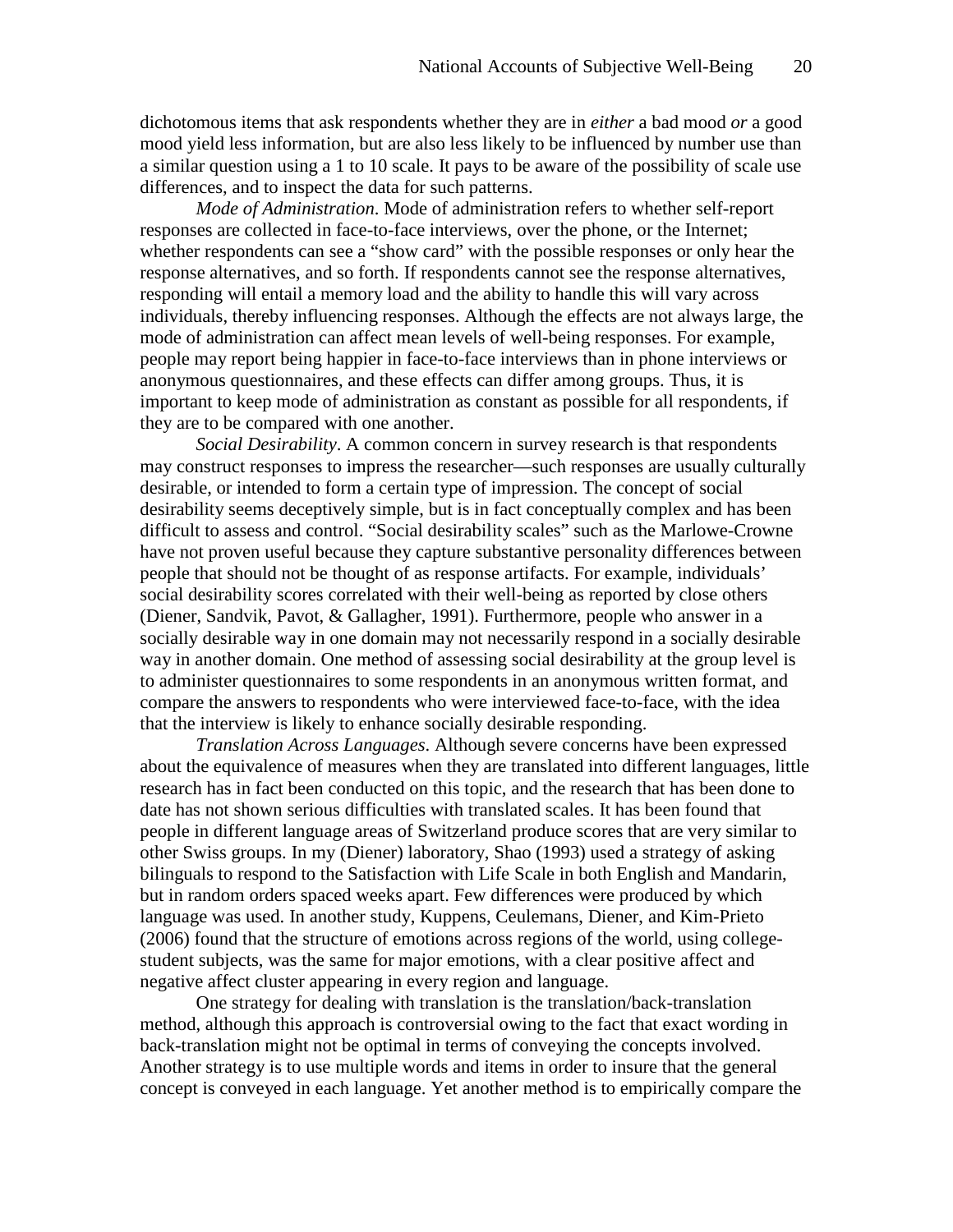scales by having bilinguals at each research site take the scales in the various languages, and comparing the results.

Although the issue of measurement artifacts deserves further systematic research, it does not preclude the valid assessment of well-being through self-report and across nations. As with measurement in general, researchers should attend to and address possible artifacts when possible. Self-reports of well-being are valid but should continue to be refined and improved as they are used in national surveys.

Cultural response bias is a more important concern and is discussed later. **Objective Versus Subjective Measures**

A related concern in the measurement and use of national accounts of well-being is that they are too "subjective", whereas economic and social indicators are more "objective" and therefore more reliable. This claim rests on the assumption that other people cannot *see* another person's subjective well-being, whereas inter-observer agreement can be achieved with economic and objective social indicators because everyone can observe the phenomena in question. There are a number of fallacies in this reasoning.

The first fallacy in this objective-subjective dichotomy is that economic measures consist solely of factors that are observable, whereas well-being measures are concerned only with unobservable factors. On the contrary, economic indicators include variables such as consumer confidence, as well as estimates of unobserved factors such as the "shadow economy" (economic activity occurring outside of the government's surveillance). Conversely, as we noted earlier, "subjective" variables such as life satisfaction may have objectively observable manifestations such as patterns of brainwave or immune activity.

Another fallacy is that examining unobservable phenomena is unscientific. It should be noted that the most sophisticated of the sciences is built on concepts and phenomena (e.g., black holes, quarks) that are not directly observable, but are inferred from various indirect measures. In the same way, measures of well-being can triangulate an underlying phenomenon by observing various indirect manifestations of it (e.g., individuals' behavior, their ability to rapidly produce positive thoughts, their descriptions of their feelings, and so forth).

A final fallacy is that "objective" economic measures are more accurate than "subjective" well-being measures. However, *both* objective and subjective measures may include errors of measurement. While people might lie and say they are happy when in fact they are not, economists may overlook productive activity because people avoid reporting it, or because the system of recording such activity is faulty. Employment figures derived from surveys may require employers to estimate their workforce and payroll by categorizing their employees in ways that may not be consistently understood across businesses. Finally, it should be noted that the economic measures are filled with subjective choices. Economists decide whether household production should be included in the measures or not. A slew of productive activities, such as volunteer behavior, may not be included in the economic measures simply because it was decided not to include them.

#### **The Issue of Paternalism**

Another concern about national indicators of well-being is that they will foster a paternalistic attitude in which governments interfere in the lives of individuals, either by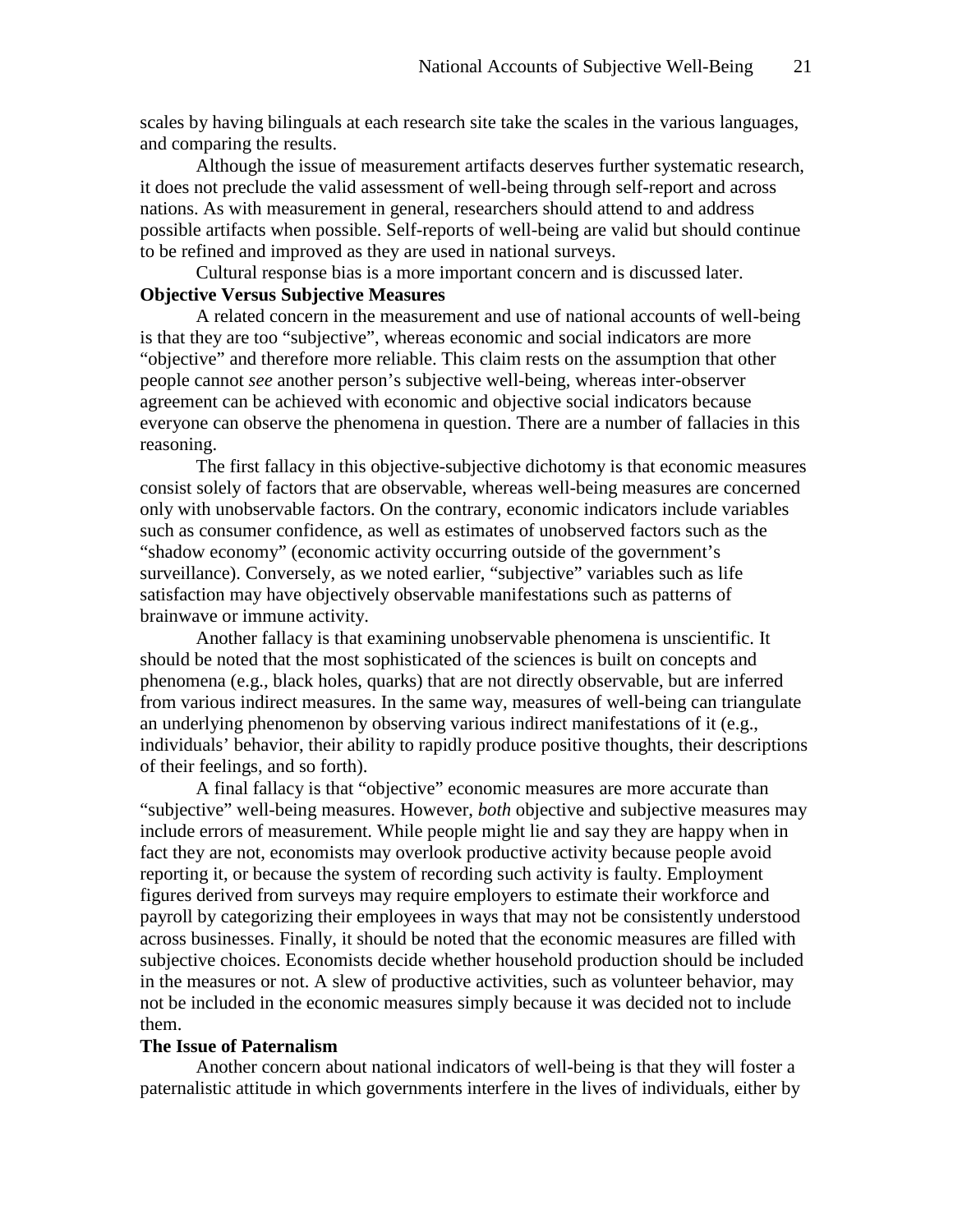telling them how to live life or creating policies that have unwanted impacts on individuals. However, it is important to note that governments already intervene in many aspects of modern life, through taxes, laws, and other policies. The intention of wellbeing indicators is not to bolster paternalism or governmental intrusion, but rather to guide and improve the widespread intervention that already occurs and will continue to occur in the future. Economic measures are based on similar reasoning—governments enact numerous regulations that affect the lives and economic activities of their citizens, and these measures simply help to enlighten such policies. Moreover, both economic and well-being measures can be used by businesses and individuals to make decisions.

If government intervention is a fact of everyday life, do the measures of wellbeing facilitate a degree of interference in personal lives that is not inherent in the economic measures? For example, might changing interest rates to spur economic productivity be less intrusive than policies designed to enhance social relationships? Not necessarily. First, economic interventions such as work hour laws and minimum wage laws are to some extent designed to enhance well-being. Policies related to day care or nursing homes will certainly influence people's social lives and well-being. Whether policies are paternalistic or not will be a feature of specific policies and the behaviors they affect rather than whether the outcomes concern subjective well-being or economics.

A related objection to national accounts of well-being is that they might put pressure on people to be happy or act happy. The idea that people might be pressured to be happy is a misconception of what subjective well-being entails. Because subjective well-being is the feeling that life is going well, most people find it desirable. Not everyone might want to feel giggly and cheerful, of course, but all people want to believe that their life is proceeding as desired. Similarly, a person need not act cheerful in order to have high subjective well-being, and there is nothing in the measures to suggest that people should jaunt about in euphoric reverie. People can achieve subjective well-being by working toward their goals with meaning and purpose, and by achieving their values. For some people this will mean being joyful or happy, for others this might result in feelings of contentment, satisfaction, and fulfillment. The way to avoid a "happiology" measure of cheerfulness that is burdensome to many is to create measures of well-being that include fulfillment, interest, trust in others, and attainment of one's goals.

## **The Limited Sphere of Policymaking: Top-Down vs Bottom-Up Influences**

Some factors that influence well-being may fall outside of the province of policy makers. The experience of objectively good events can contribute to well-being and is referred to as a "bottom-up" process. However, one of the major discoveries in the research on subjective well-being is that a considerable amount of happiness is based on "top-down" influences—how the person tends to *interpret* events.

These factors, such as temperament and cultural norms, lie outside of the control of governments and organizations. This is no different from the economic indicators. Policy leaders can influence money supply, interest rates, and other factors that have an impact on the economy. At the same time, there are factors that are largely outside of leaders' control, such as people's conscientiousness and work ethic or their desire to save money. We now briefly discuss the implications of top-down influences for policy uses of well-being.

Temperament. People's temperament or predisposition tends to substantially influence how happy they are. Their upbringing, which includes cultural influences, can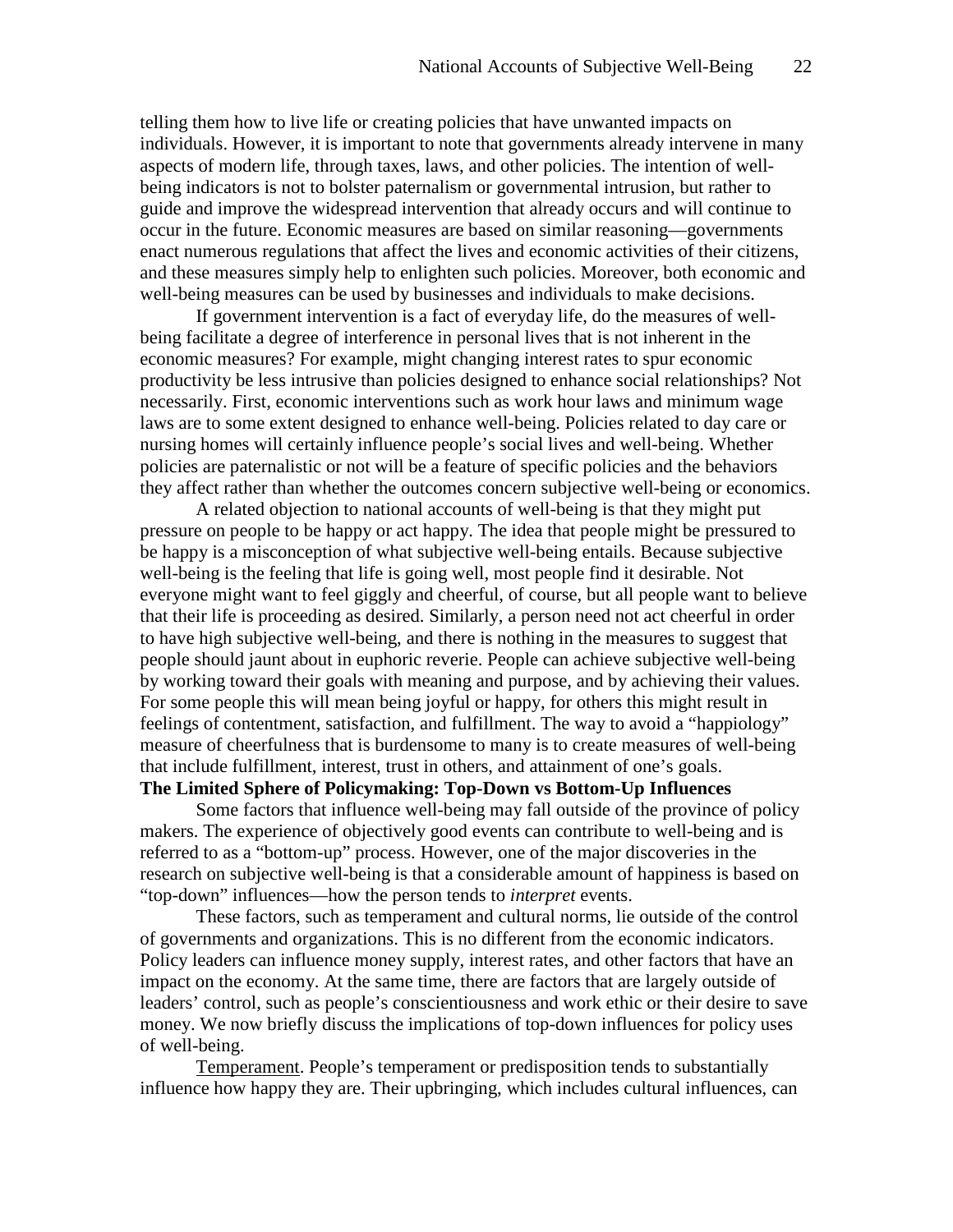also color their evaluation of their lives and the events happening to them. Twin studies also reveal greater similarity in well-being between identical twins than fraternal twins, suggesting the presence of genetic influences. Differences in temperament raise important issues for the measurement of well-being, but they do not completely override the effects of circumstances. Recall that the effects of life events like unemployment and widowhood produce substantial drops in well-being across participants. Because policy makers have little control over temperament and can primarily influence only the structure of external circumstances, it will be important to separate the types of influences that cause specific scores on well-being scales.

Cultural Differences. The culture in which people are raised can influence their outlook on the world and the degree to which they evaluate events in a positive way. There appear to be differences in well-being between nations that are due not just to income, but to culture as well. For example, East Asians report lower levels of well-being than one might expect based on the objective standard of living in Pacific Rim nations, whereas Latin Americans often report higher levels of well-being than one might expect based on objective conditions in those nations. Perhaps because self-criticism is taught in many East Asian cultures and because social closeness and support is a prominent feature in Latin American nations, the two regions of the world differ on feelings of well-being. However, there is also some evidence that these cultural differences are larger on global measures of well-being than in on-line experience-sampling measures, suggesting that some of the cultural differences might be due to recall and self-concept rather than to actual experience per se. Individuals in cultures that tend to take a critical stance towards life may report lower well-being than respondents in cultures where a more celebratory approach is taken. These differences may not be artifactual in that they can lead to differences in behavior and health, but as yet we know little of how cultural differences in well-being relate to differences in life outcomes. Along with temperament, cultural influences on well-being are important considerations—especially in a multicultural context.

One concern in making comparisons across nations or cultures, which represents additional challenges beyond comparing individuals within a culture, is whether the emotions or feelings composing well-being differ. For example, perhaps in one society feelings of power are desirable while in another society feelings of compassion are more desirable and pleasant. Research to date suggests that there are certain core emotions that are considered pleasant or unpleasant in all regions of the world. For example, feelings of joy, happiness, and contentment are probably felt as pleasant everywhere, whereas feeling sad, angry, and fearful are felt as unpleasant everywhere. It may be that when these emotions are felt, it is because an evaluation of events has been made suggesting that things are good or bad in the person's life. However, other emotions such as pride seem to differ substantially in how they are evaluated across cultures. Thus, cross-nation and cross-cultural differences in well-being must be interpreted cautiously. Such differences can be adequately understood only after intensive study of the structure of well-being within each cultural area.

#### **Varying Standards Can Be Used In Computing Well-Being**

Probably one of the biggest advantages in using well-being measures is also one of the biggest sources of confusion—the fact that different people often use different standards when they evaluate their lives (Michalos, 1985). For example, a wealthy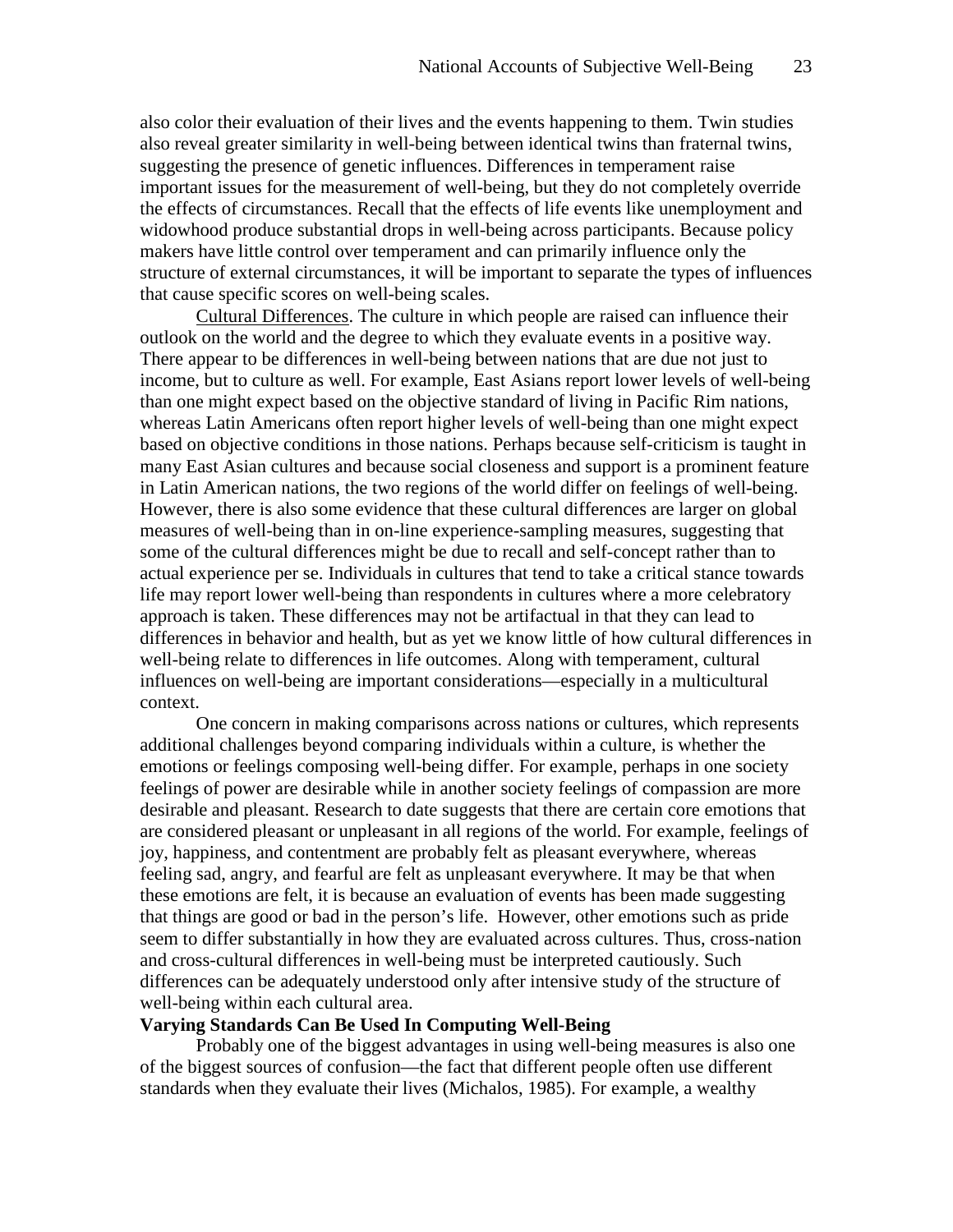individual might be dissatisfied with their income because they compare it to even richer neighbors or because they cannot afford a private jet. In contrast, a poor person might be very satisfied with even a tenth of that income. How can government policies be used to enhance well-being when people's reports of their subjective well-being can depend on such drastically different standards? Note that there is a parallel situation in economics, where government policies to increase national wealth must contend with vast differences in incomes between individuals, and where policies to increase wealth might help some individuals more than others.

Because people can use different standards in judging their satisfaction with various aspects of their lives, satisfaction reports must be interpreted appropriately. In some cases, we might question why people have what appear to be inappropriately high standards. If people have very high and unrealistic standards that lead them to dissatisfaction, this can negatively affect their behavior. For instance, dissatisfied people may be more likely to quit their jobs, go on strike, or steal from the workplace. Thus, it is important to determine the sources of dissatisfaction. We might in some cases want to assess the standards themselves. Certainly caution is required in comparing the satisfaction of groups that might have quite different standards.

Nonetheless, we know that the evaluation of other factors seems to entail *inherent* standards in which social comparisons are less relevant. For example, people like interesting, engaging activities, and they dislike pain. People enjoy the support and respect of others. They can judge whether they are hungry or full, whether they are interested or bored, and whether they are happy or sad without reference to others. One strength of the well-being research is that it informs us of those domains of life that are subject to easily shifting comparison standards, and those that are likely to reflect needs that are universal to all humans.

One challenge in the measurement of well-being for policy purposes is to examine the standards people are using and determine the policy implications. Furthermore, when standards are extremely high and unrealistic, governments may be faced with destructive dissatisfaction that leads to social breakdown. Thus, although government policies will normally be directed at the factors that influence quality of life in a particular realm, in some instances they might be directed at the standards used by people. However, there is a danger in governments manipulating people's standards in order to avoid the need for improving social conditions. Thus, like economic indicators, the measures of well-being must be used with care, and do have the potential for misuse.

#### **Focus on Misery Eradication?**

Some have maintained that the job of governments is to focus on the eradication of misery, and therefore that well-being measures should be composed of assessments of ill-being such as depression, anxiety, and pain. Indeed, most large-scale surveys to date have included primarily measures of psychological and physical symptoms, including mental states such as depression and stress. However, the belief that governments will not be concerned with interventions once life reaches a neutral point is not true. Governments will be interested in life satisfaction, contentment, affection, and joy in part because such states often have positive outcomes such as an enthusiastic and productive workforce, a citizenry that largely trusts their neighbors and leaders, and ultimately the social stability that is the underpinning of democratic governance. Furthermore, governments at both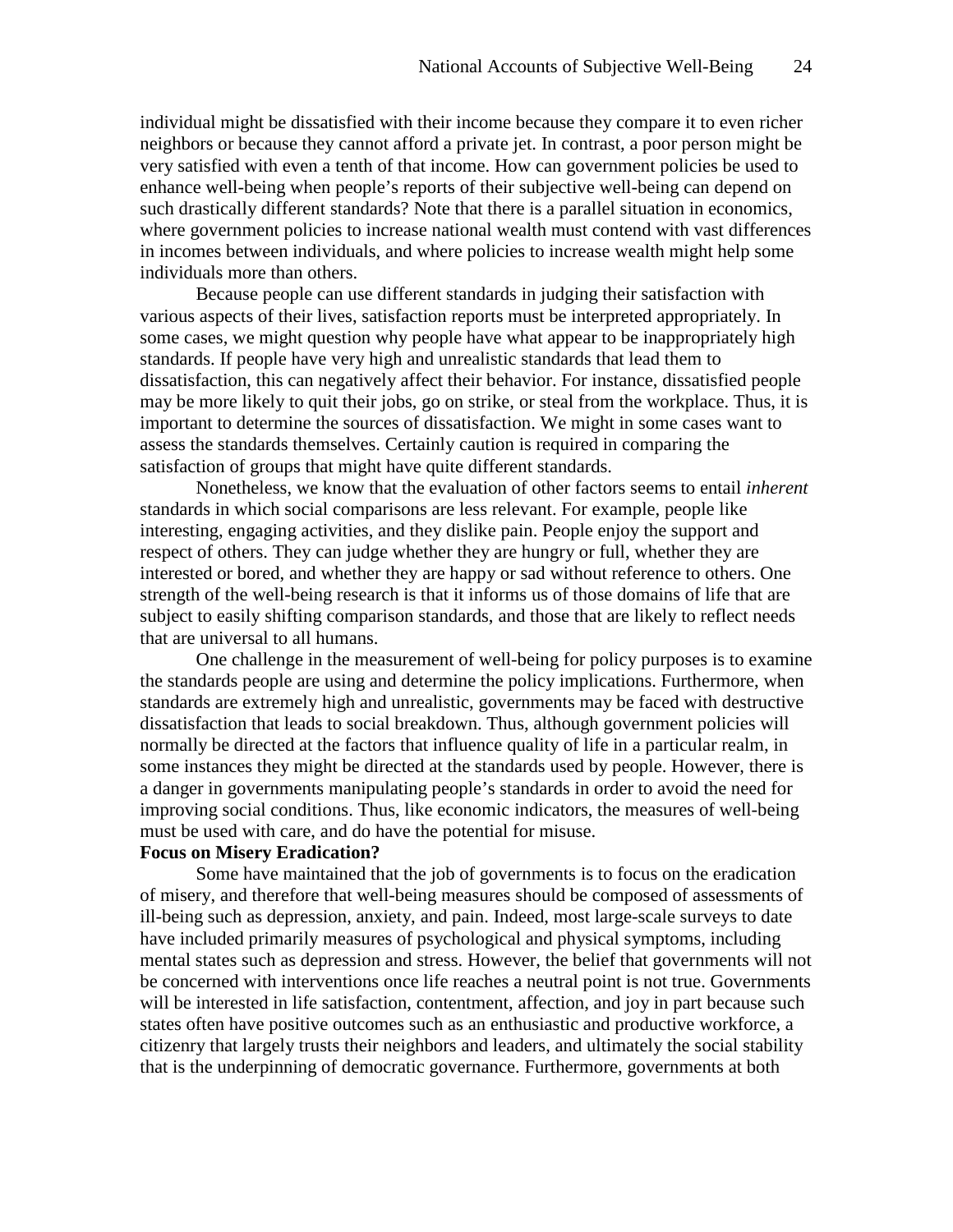national and local levels have shown themselves to be interested in improving life beyond neutrality, and not just in eradicating misery.

Although the elimination of unhappiness may take priority for both individuals and governments, both are also interested in moving upward even after reaching the neutral point. Take for example, policies of national governments—the creation of national parks, the establishment of national holidays and festivities, support for the arts, building universities, and exploring outer space—that are clearly designed for positive betterment rather than eliminating some clear and present misery. Similarly, local governments such as municipalities build parks and sponsor parades, give monetary support both to youth athletics and professional sports, attract tourists, and underwrite biking trails and adult self-development classes. Many of the miseries are declining. For instance, hunger has been greatly reduced and food is available to eradicate starvation around the globe; many diseases have been conquered and others have been greatly diminished. Misery will often have the first attention of governments. But as miseries are reduced, governments will increasingly move toward increasing positive well-being, and therefore the well-being indicators must include the full-range of well-being, not just negative measures.

## **CONCLUSIONS AND FUTURE DIRECTIONS**

There is a substantial amount of valid variance in measures of well-being. Although there are certain measurement artifacts such as current-mood and item-order effects, these can often be controlled or assessed, and usually produce small effects. More research needs to be conducted on some artifacts across cultures such as scale usage.

A much more challenging problem with measures of well-being, when used in the policy arena, is to separate top-down from bottom-up effects. After all, governments are much more likely to endeavor to change the environment to enhance well-being than to change people's personalities or cultural norms about emotional feelings. Despite the fact that there are strong indications that the measures have a moderate level of validity, there is also clear evidence that the measures can be influenced by individual differences in personality, cultural norms for the expression and experience of emotion, and by people's desire to appear happy. A major challenge, therefore, is to determine when differences in well-being are due to personality and culture, to environmental circumstances, or some interaction of these factors. This determination will make the measures much more useful to policy makers.

In our laboratory we view the difference between on-line reports and global reports, as well as the difference between satisfaction with narrow and broad domains, as possible ways to disentangle bottom-up and top-down influences. In addition, we advocate the use of multimethod research in which self-reports of well-being are supplemented by other methods (e.g., biological measures, informant reports, and speeded memory measures). This approach is perhaps most likely to help disentangle various influences on well-being measures. Nevertheless, it is difficult to use these measures in large-scale surveys of nations, and therefore developing easier methods of assessing bottom-up well-being is essential.

Besides measurement issues, there are conceptual challenges in using well-being for policy purposes. A prime issue is that of habituation, aspiration level, or "adaptive preferences." Because people very often adapt to some degree to their circumstances, and adjust their aspirations to be realistic, people in very different life circumstances may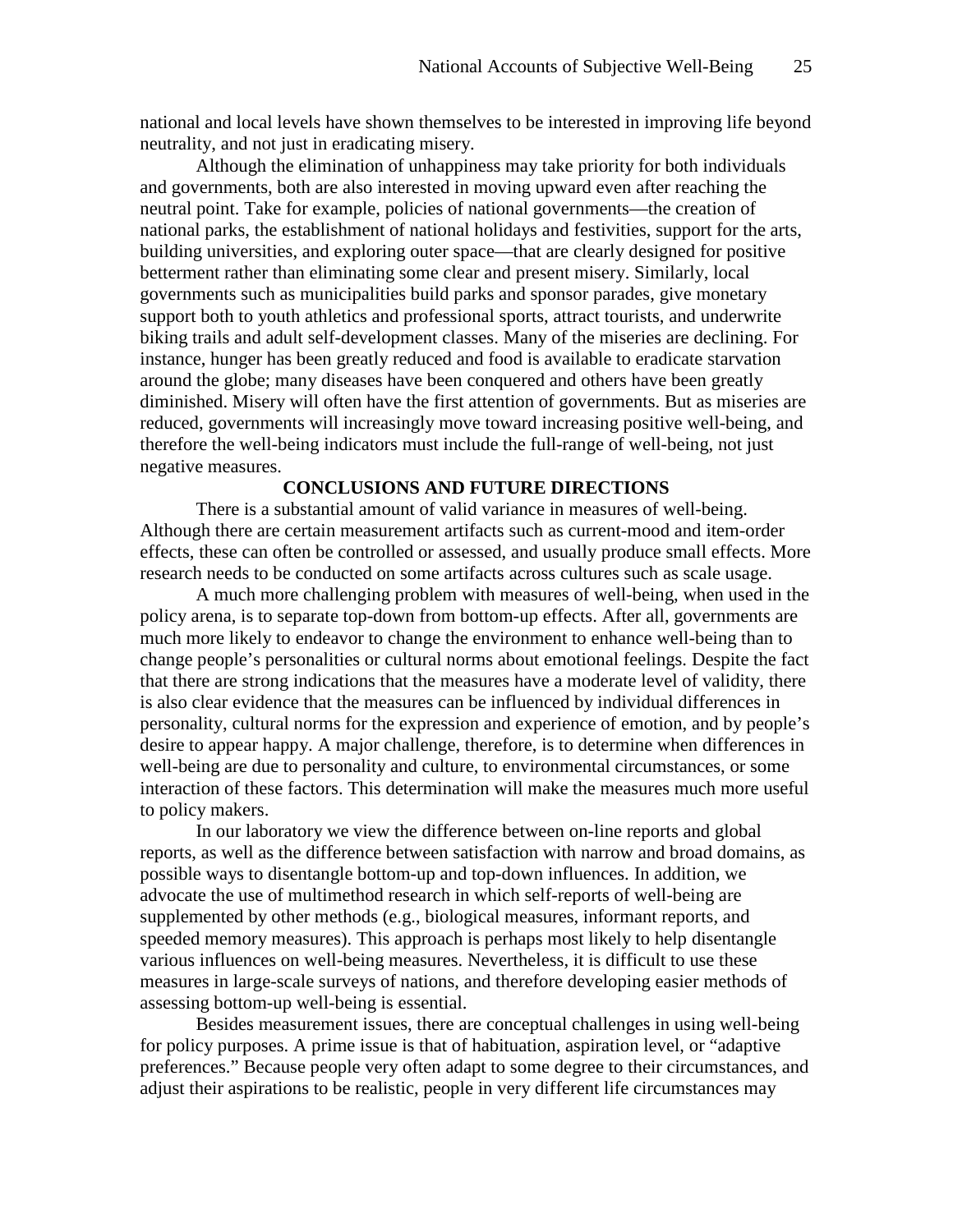score equally high on certain measures of well-being. This represents a challenge for using well-being in policy debates because we would prefer that the measures reflect circumstances that should be the targets of policy, rather than internal factors. Thus, this issue is related to the top-down effects of personality and culture discussed earlier.

Just as with economic measures, there are shortcomings and questions for future research. Nonetheless, we are now at the point where the well-being measures show enough validity to be used in policy debates, and the relevance of these indicators to many policy issues is quite clear. Thus, it is an opportune time to initiate national indicators of subjective well-being.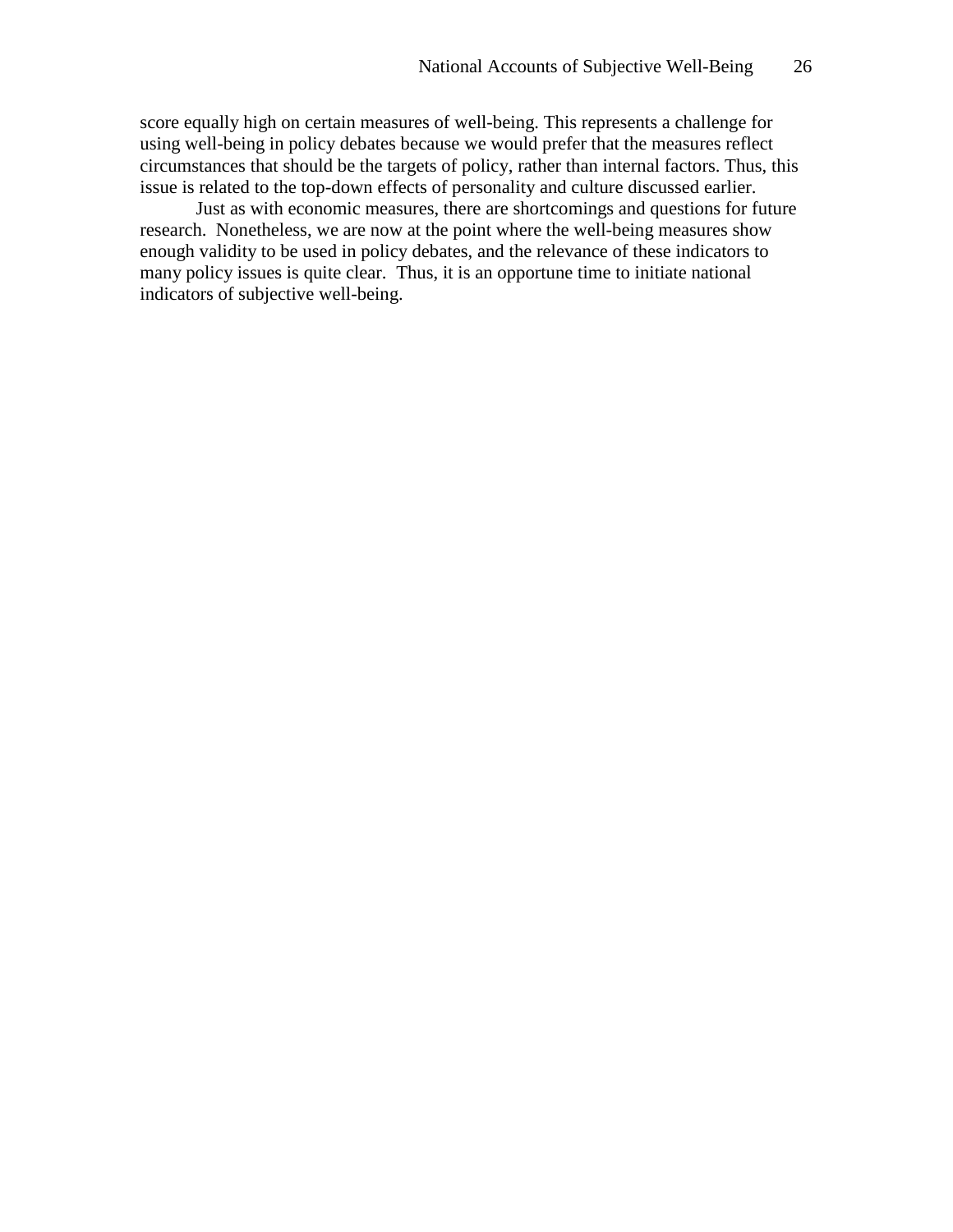## **REFERENCES & FURTHER READING<sup>2</sup>**

Diener, E. (1984). Subjective well-being. *Psychological Bulletin, 95*, 542-575.

- Diener, E. (1995). A value based index for measuring national quality of life. *Social Indicators Research, 36*, 107-127.
- \*Diener, E. (2000). Subjective well-being: The science of happiness and a proposal for a national index. *American Psychologist, 55*, 34-43.

Diener, E., & Fujita, F. (1995). Methodological pitfalls and solutions in satisfaction research. In A. C. Samli & M. J. Sirgy (Eds.), *New dimensions in marketing/quality-of-life research*, (pp. 27-46). Westport, CT: Greenwood Press.

- Diener, E., & Oishi, S. (2003). Are Scandinavians happier than Asians? Issues in comparing nations on subjective well-being. In F. Columbus (Ed.), *Politics and economics of Asia.* Hauppauge, NY: Nova Science Publishers.
- Diener, E., Napa-Scollon, C. K., Oishi, S, Dzokoto, V., & Suh, E. M. (2000). Positivity and the construction of life satisfaction judgments: Global happiness is not the sum of its parts. *Journal of Happiness Studies, 1*, 159-176.
- Diener, E., Sandvik, E., & Pavot, W. (1991). Happiness is the frequency, not the intensity, of positive versus negative affect. In F. Strack, M. Argyle, & N. Schwarz (Eds.), *Subjective well-being: An interdisciplinary perspective* (pp. 119- 139). New York: Pergamon.
- \*Diener, E., Sandvik, E., Pavot, W., & Gallagher, D. (1991). Response artifacts in the measurement of subjective well-being. *Social Indicators Research, 24*, 35-56.

 $2$  Works cited are denoted by an asterisk  $(*)$ .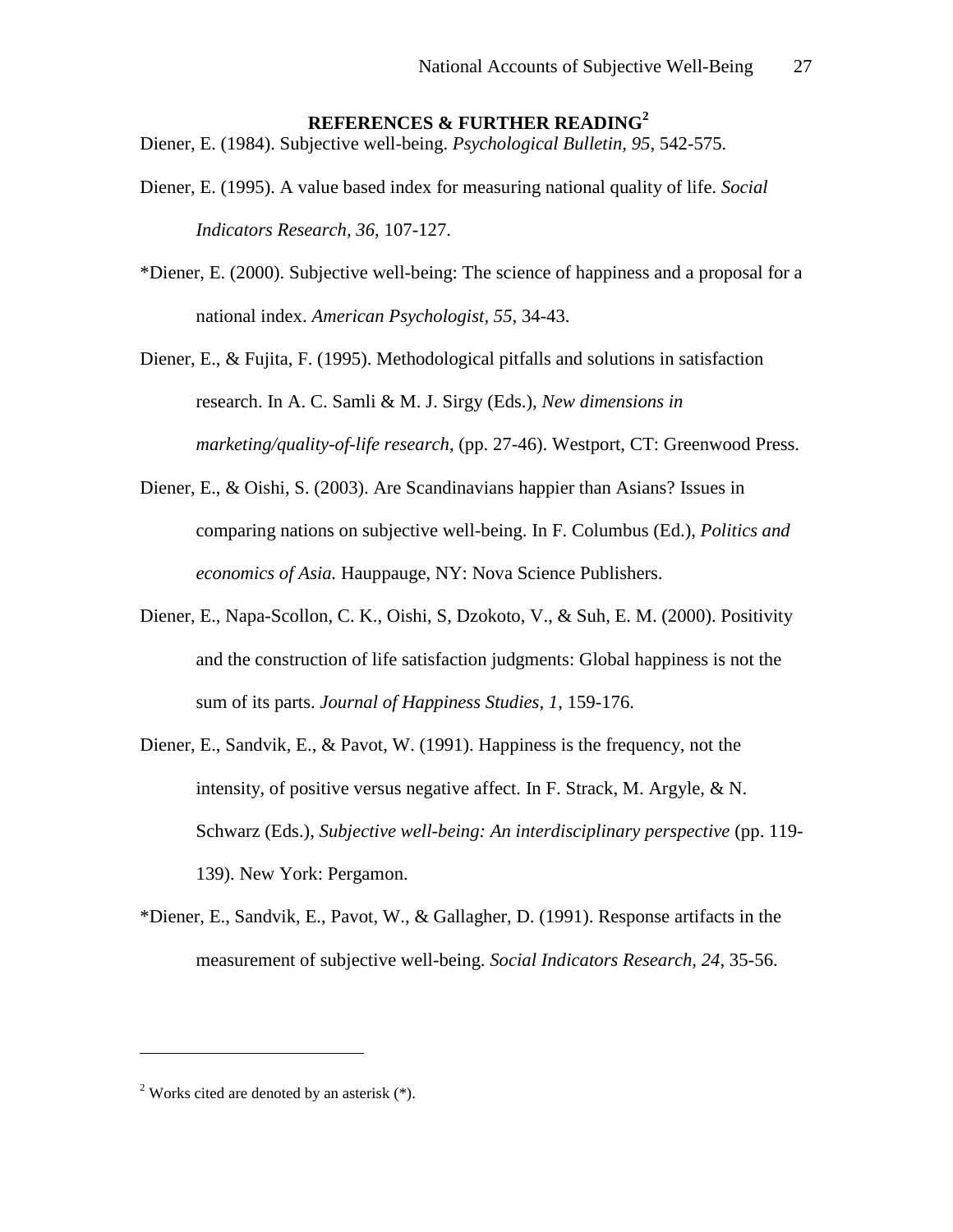- Diener, E., Scollon, C. N., & Lucas, R. E. (2004). The evolving concept of subjective well-being: The multifaceted nature of happiness. In P. T. Costa & I. C. Siegler (Eds*.), Advances in cell aging and gerontology,* Vol. 15, (pp. 187-220). Amsterdam: Elsevier.
- \*Diener, E., & Seligman, M. E. P. (2004). Beyond money: Toward an economy of wellbeing. *Psychological Science in the Public Interest*, *5,* 1-31.
- Diener, E., & Suh, E. (1997). Measuring quality of life: Economic, social, and subjective indicators. *Social Indicators Research, 40*, 189-216.
- Diener, E., Suh, E. M., Lucas, R. E., & Smith, H. E. (1999). Subjective well-being: Three decades of progress. *Psychological Bulletin, 125*, 276-302.
- \* Kim-Prieto, C., Diener, E., Tamir, M., Scollon, C., & Diener, M. (2005). Integrating the diverse definitions of happiness: A time-sequential framework of subjective wellbeing. *Journal of Happiness Studies, 6*, 261-300.
- \*Dolan, P. & White, M. P. (2006). Dynamic well-being: Connecting indicators of what people anticipate with indicators of what they experience. *Social Indicators Research, 75*, 303-333.
- \*Dolan, P, & White, M. P. (2007). How can measures of subjective well-being be used to inform public policy? *Perspectives on Psychological Science, 2*, 71-85.
- \*Hsee, C. K., & Zhang, J. (2004). Distinction bias: Misprediction and mischoice due to joint evaluation. *Journal of Personality and Social Psychology, 86,* 680-695.
- \*Inglehart, R., & Klingemann, H-D. (2000). Genes, culture, democracy, and happiness. In E. Diener & E.M. Suh (Eds.), *Culture and Subjective Well-Being* (pp. 185-218). Cambridge, Massachusetts: MIT Press.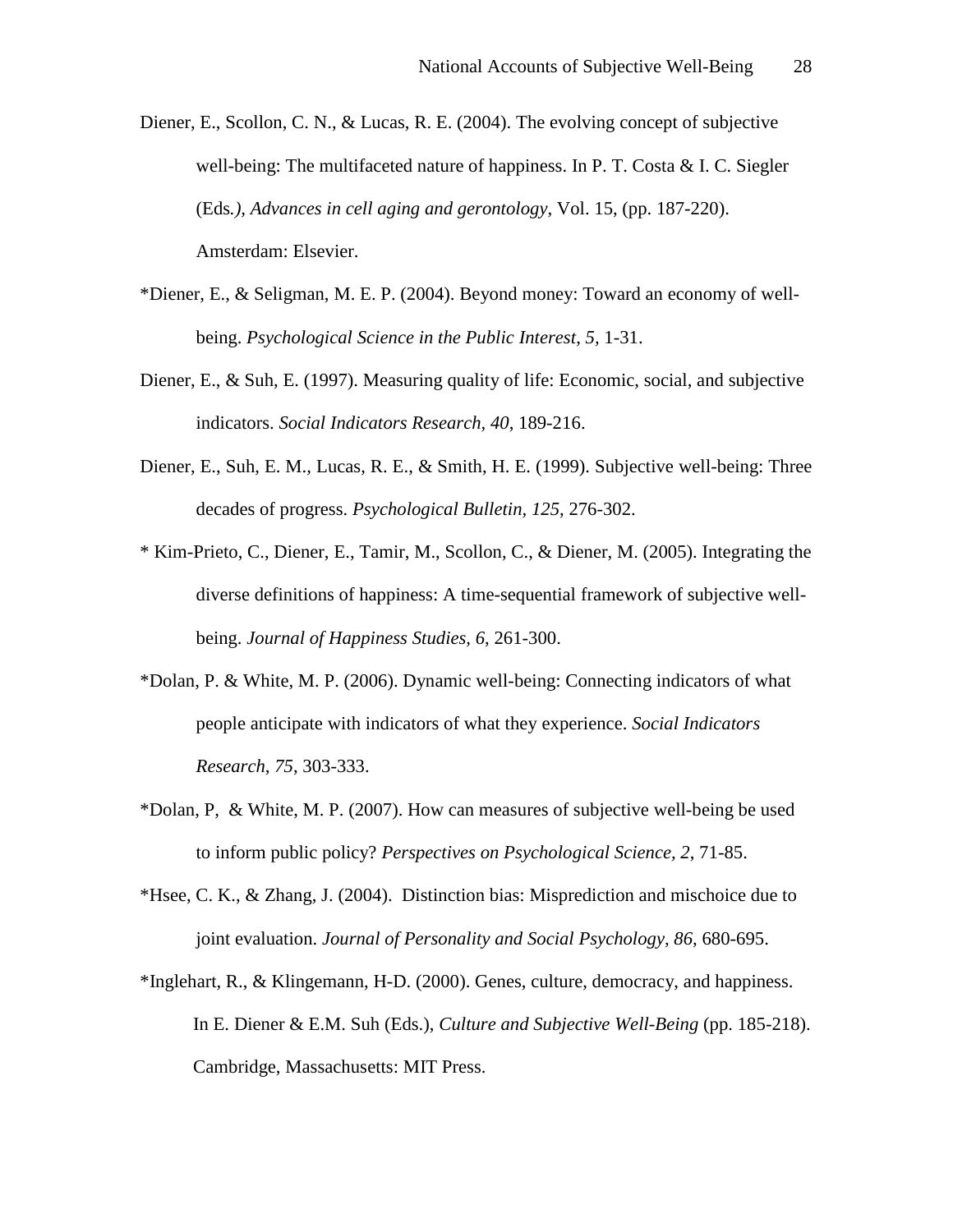- Kahneman, D., Krueger, A. B., Schkade, D. A., Schwarz, N., Stone, A.A. (2004). A survey method for characterizing daily life experience: The Day Reconstruction Method. *Science, 306,* 1776-1780.
- \*Kuppens, P., Ceulemans, E., Diener, E., & Kim-Prieto, C. (2006). Universal intracultural and intercultural dimensions of the recalled frequency of emotional experience. Journal of Cross-Cultural Psychology, 37, 491-515.
- Larsen, R. J., Diener, E., & Emmons, R. A. (1985). An evaluation of subjective wellbeing measures. *Social Indicators Research, 17*, 1-18.
- Larsen, R. J., Diener, E., and Lucas, R. (2002). Emotion: Models, measures, and individual differences. In R. Lord, R. Klimoski, and R. Kanfer (Eds.), *Emotions at work* (pp. 64-106). San Francisco: Jossey-Bass.

\*Layard, R. (2005) Happiness: Lessons from a new science. New York: Penguin.

- Lucas, R. E., Diener, E., & Larsen, R J. (2003). Measuring positive emotions. In S. J. Lopez & C. R. Snyder, (Eds*.*). *Positive psychological assessment: A handbook of models and measures* (pp. 201-218). Washington, D.C.: American Psychological Association.
- Lucas, R. E., Diener, E., & Suh, E. (1996). Discriminant validity of well-being measures. *Journal of Personality and Social Psychology, 71*, 616-628.
- Menzel, P., Dolan, P., Richardson, J., & Olsen, J. A. (2002). The role of adaptation to disability and disease in health state valuation: A preliminary normative analysis. *Social Science and Medicine, 55*, 2149-2158.
- \*Michalos, A. C. (1985). Multiple Discrepancies Theory (MDT). *Social Indicators Research, 16*, 347-413.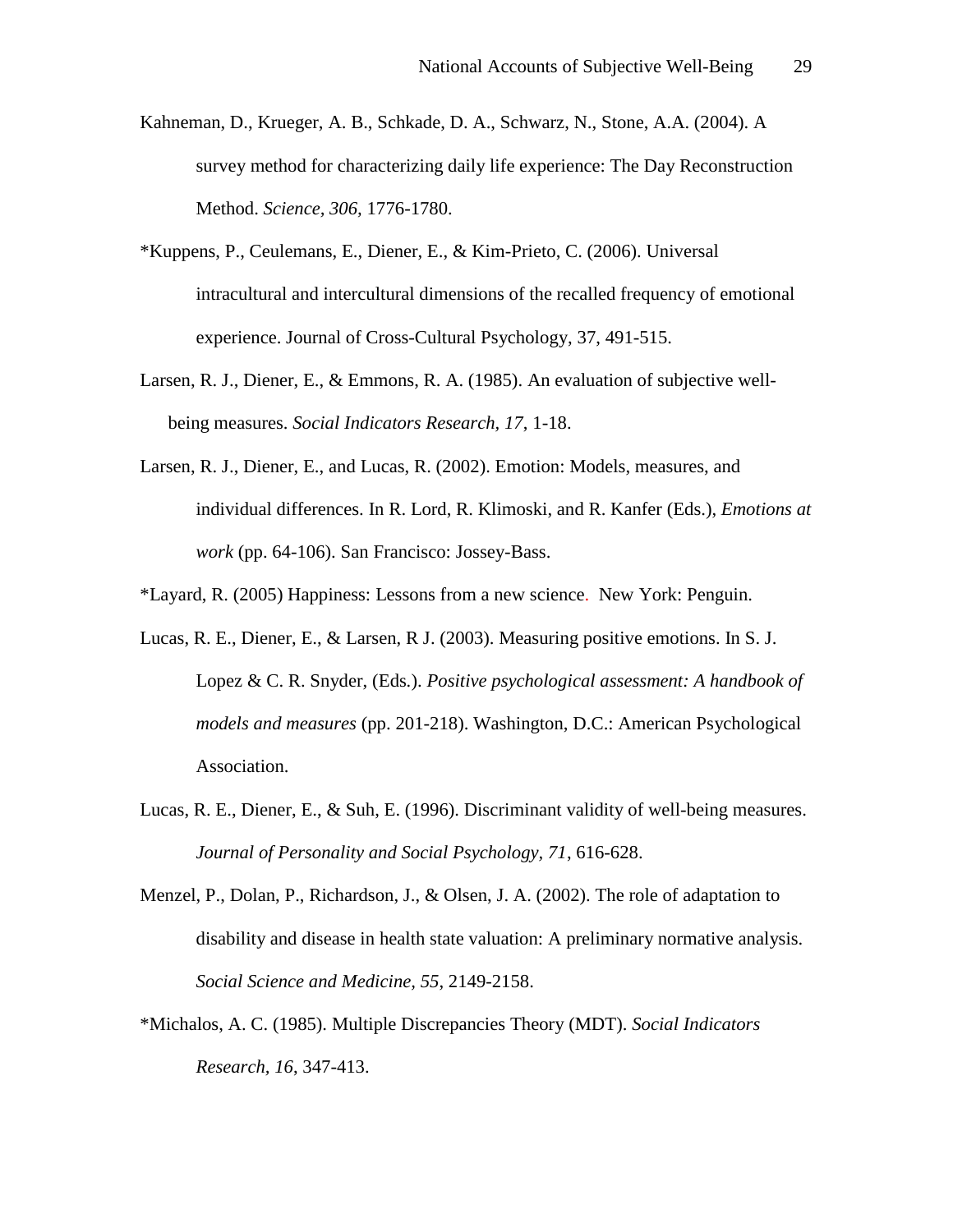- Oishi, S. (2002). The experiencing and remembering of well-being: A cross-cultural analysis. *Personality and Social Psychology Bulletin*, *28*, 1398-1406.
- Oishi, S., & Diener, E. (2001). Re-examining the general positivity model of subjective well-being: The discrepancy between specific and global domain satisfaction. *Journal of Personality, 69*, 641-666.
- Pavot, W., & Diener, (1993). Review of the Satisfaction with Life Scale. *Psychological Assessment, 5*, 164-172.

Pavot, W., Diener, E., & Suh, E. (1998). The Temporal Satisfaction with Life Scale. *Journal of Personality Assessment, 70*, 340-354.

- Sandvik, E., Diener, E., & Seidlitz, L. (1993). Subjective well-being: The convergence and stability of self-report and non-self-report measures. *Journal of Personality, 61*, 317-342.
- Schimmack, U., & Oishi, S. (2005). The influence of chronically and temporarily accessible information on life satisfaction judgments. *Journal of Personality and Social Psychology*, *89*, 395-406.
- Schimmack, U., Diener, E., & Oishi, S. (2002). Life-satisfaction is a momentary judgment and a stable personality characteristic: The use of chronically accessible and stable sources. *Journal of Personality, 70*, 345-384.
- \*Schwartz, B., & Ward, A. (2004). Doing better but feeling worse: The paradox of choice. In P. A. Linley, & S. Joseph, (Eds.), *Positive psychology in practice* (pp. 86-104). Hoboken, NJ: John Wiley & Sons, Inc.
- Scollon, C. N., Diener, E., Oishi, S, & Biswas-Diener, R. (2004). Emotions across cultures and methods. *Journal of Cross-Cultural Psychology, 35*, 304-326.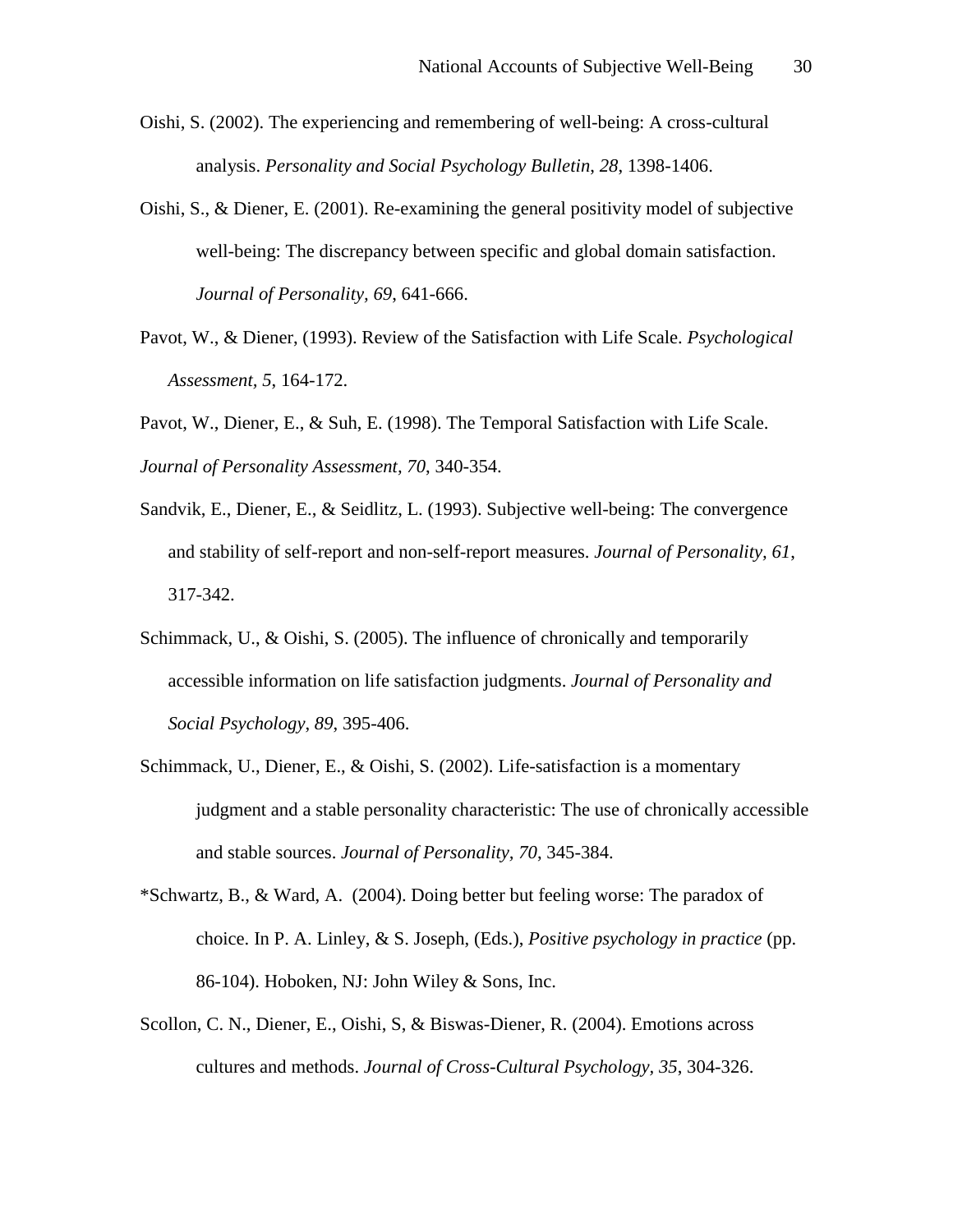- Scollon, C. N., Diener, E., Oishi, S, & Biswas-Diener, R. (2005). An experience sampling and cross-cultural investigation of the relation between pleasant and unpleasant affect. *Cognition and Emotion*, *19*, 27-52.
- Scollon, C. N., Kim-Prieto, C., & Diener, E. (2003). Experience sampling: Promises and pitfalls, strengths and weaknesses. *Journal of Happiness Studies, 4*, 5-34.
- \*Shao, L. (1993). *Multilanguage comparability of life satisfaction and happiness measures in mainland Chinese and American students*. Master's thesis, University of Illinois, Urbana-Champaign.
- \*Tov, W., & Diener, E. (2008). The well-being of nations: Linking together trust, cooperation, and democracy. In B.A. Sullivan, M. Snyder, & J.L. Sullivan (Eds.), *Cooperation: The political psychology of effective human interaction* (pp. 323- 342). Malden, M.A.: Blackwell.
- Vittersø, J., Biswas-Diener, R., & Diener, E. (2005). The divergent meanings of life satisfaction: Item response modeling of the Satisfaction with Life Scale in Greenland and Norway. *Social Indicators Research*, *74,* 327-348.
- Vittersø, J., Røysamb, E., & Diener, E. (2002). The concept of life satisfaction across cultures: Exploring its diverse meaning and relation to economic wealth. In E Gullone & R Cummins (Eds.) *Social Indicators Research Book Series: The Universality of Subjective Wellbeing Indicators*, (pp. 81-103). Dordrecht: Kluwer Academic Publishers.
- \*Wilson, T. D., & Gilbert, D. T. (2005). Affective forecasting: Knowing what to want. *Current Directions in Psychological Science, 14,* 131-134.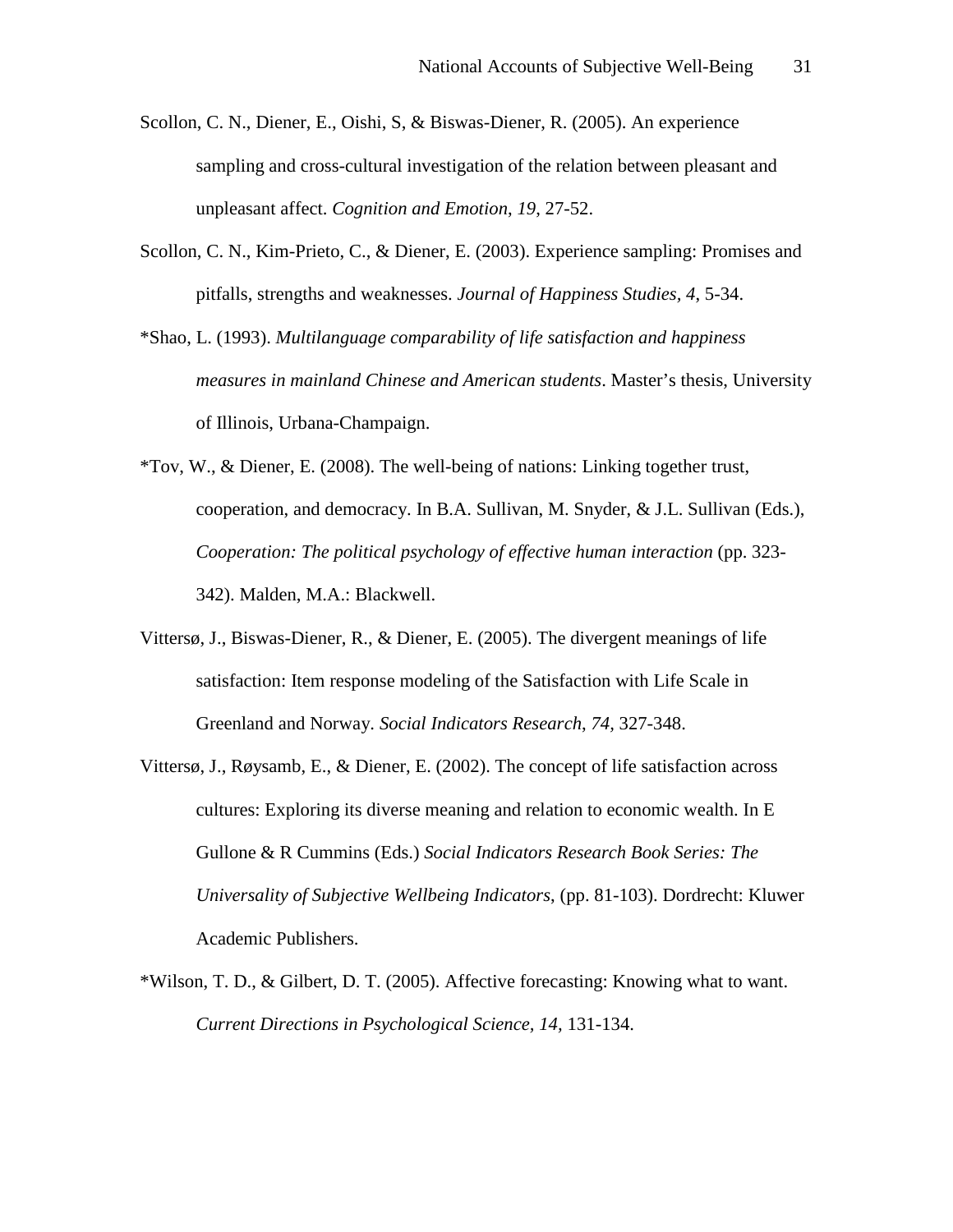Wirtz, D., Kruger, J., Scollon, C. N., & Diener, E. (2003). What to do on spring break? The role of predicted, online, and remembered experience in future choice. *Psychological Science, 14*, 520-524.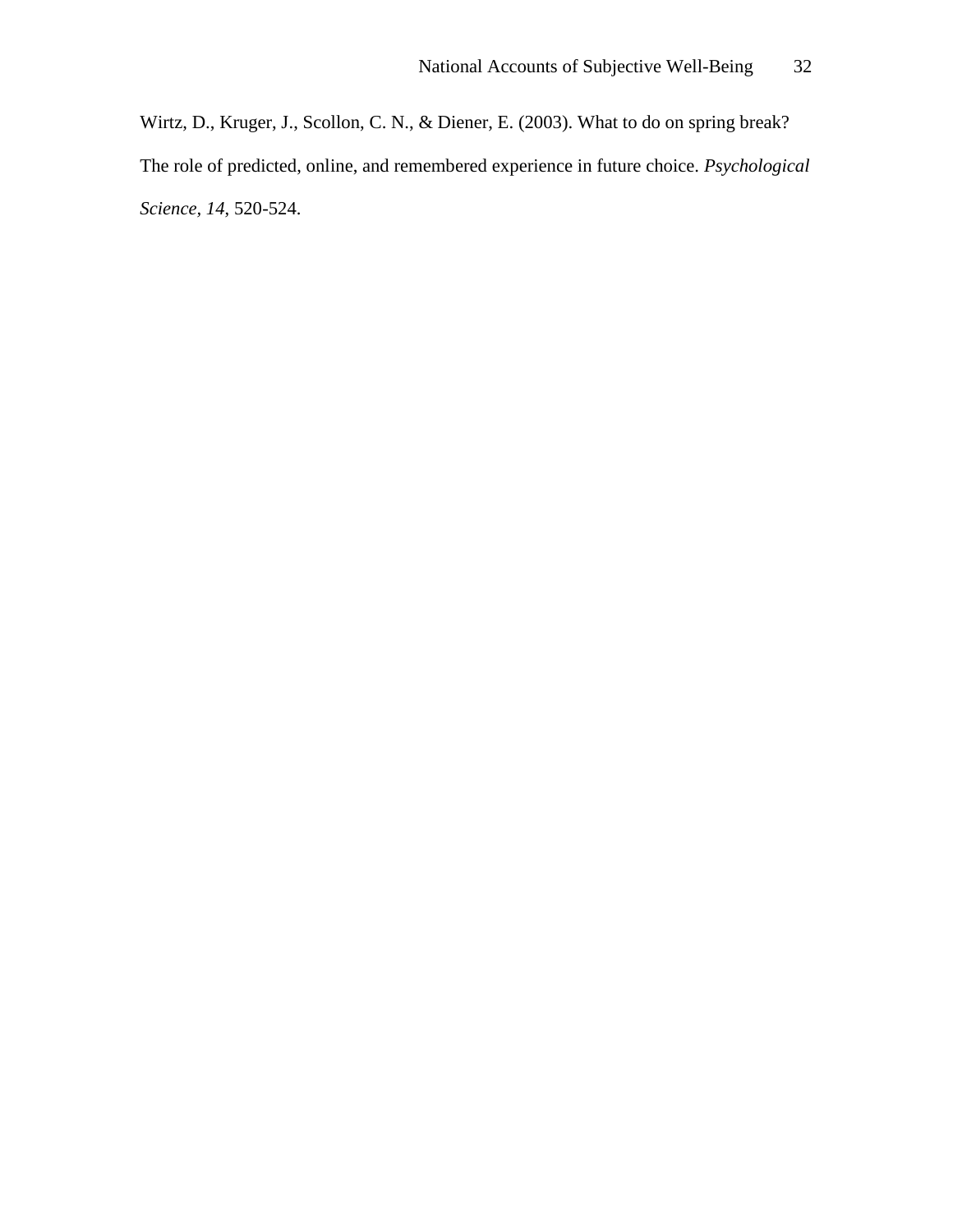| <b>Temporal Model of Affect (Moods and Emotions)</b>                                                                                                                                                                                                                                                         |                                                                                                                                                                                                                                              |                                                                                                                                          |                                                                                                          |                                                                                                                                                                                        |                                                                       |  |
|--------------------------------------------------------------------------------------------------------------------------------------------------------------------------------------------------------------------------------------------------------------------------------------------------------------|----------------------------------------------------------------------------------------------------------------------------------------------------------------------------------------------------------------------------------------------|------------------------------------------------------------------------------------------------------------------------------------------|----------------------------------------------------------------------------------------------------------|----------------------------------------------------------------------------------------------------------------------------------------------------------------------------------------|-----------------------------------------------------------------------|--|
|                                                                                                                                                                                                                                                                                                              | Events and<br>Circumstances<br>("Objective"<br>measures)                                                                                                                                                                                     | Perceptions of<br>Events,<br>Domain<br>Perception,<br>including<br>appraisals &<br>standards                                             | Reactions to<br>Events and<br>Circumstances                                                              | Later Recall<br>of Reactions<br>and<br>Experiences                                                                                                                                     | Traitlike,<br>global, life,<br>and other<br>evaluative<br>responses   |  |
| Positive (Pleasant)<br>Emotions<br>Joy<br>Enjoyment, fun<br>Interested<br>Elated, ecstatic<br>Calm, relaxed<br>Affectionate, caring<br>Loving, warm<br>Happy, pleased<br>Proud, pride<br>Grateful, thankful<br>Optimistic<br>Active, energetic<br>Awe, wonder<br>Optimism<br>Nostalgia, reminiscence<br>Etc. | Pleasant<br>situations,<br>interesting<br>work and<br>leisure<br>activities, and<br>times when<br>the person<br>accomplishes<br>his or her<br>goals. These<br>situations are<br>often<br>captured by<br>economic and<br>social<br>indicators | People's<br>evaluations<br>of the<br>positive<br>aspects of<br>their lives,<br>as in<br>reports of<br>satisfaction<br>(see below)        | Daily<br>reconstruction<br>method<br>(DRM) and<br>on-line<br>experience<br>sampling<br>methods<br>(ESM)  | Recall of<br>pleasant<br>feelings<br>during<br>periods<br>such as the<br>past month<br>or past<br>year, or a<br>specific<br>activity<br>such as<br>work or a<br>vacation               | Reports of<br>the person's<br>positive<br>experiences<br>"in general" |  |
| <b>Negative (Unpleasant)</b><br>Emotions<br>Anger, rage, irritation<br>Sad, melancholy,<br>depressed<br>Fearful, anxious,<br>Worried, stressed<br>Guilt, shame<br>Jealous, envious<br>Frustrated<br>Regret, rumination<br>Pessimism<br>Etc.                                                                  | Unpleasant<br>situations,<br>boring work,<br>and times<br>when the<br>person fails to<br>accomplish<br>his or her<br>goals.<br>External or<br>"objective"<br>measures of<br>adverse<br>situations                                            | People's<br>evaluations<br>of the<br>negative<br>aspects of<br>their lives,<br>as in<br>reports of<br>dissatisfacti<br>on (see<br>below) | Daily<br>reconstruction<br>and on-line<br>experience<br>sampling<br>methods of<br>unpleasant<br>feelings | Recall of<br>unpleasant<br>feelings<br>during<br>specific<br>periods<br>such as the<br>past month<br>or past<br>year, or a<br>specific<br>activity<br>such as<br>work or a<br>vacation | Reports of<br>the person's<br>negative<br>experiences<br>"in general" |  |
| <b>Cognitive Judgments of Life and Various Aspects of Life</b><br>Respondents make broad judgments about their lives as a whole, evaluating<br>Judgments of life as:<br>their lives in general terms<br>Satisfying<br>Purposeful<br>Meaningful<br>And so forth                                               |                                                                                                                                                                                                                                              |                                                                                                                                          |                                                                                                          |                                                                                                                                                                                        |                                                                       |  |

**Table 1. Various Well-Being Concepts**